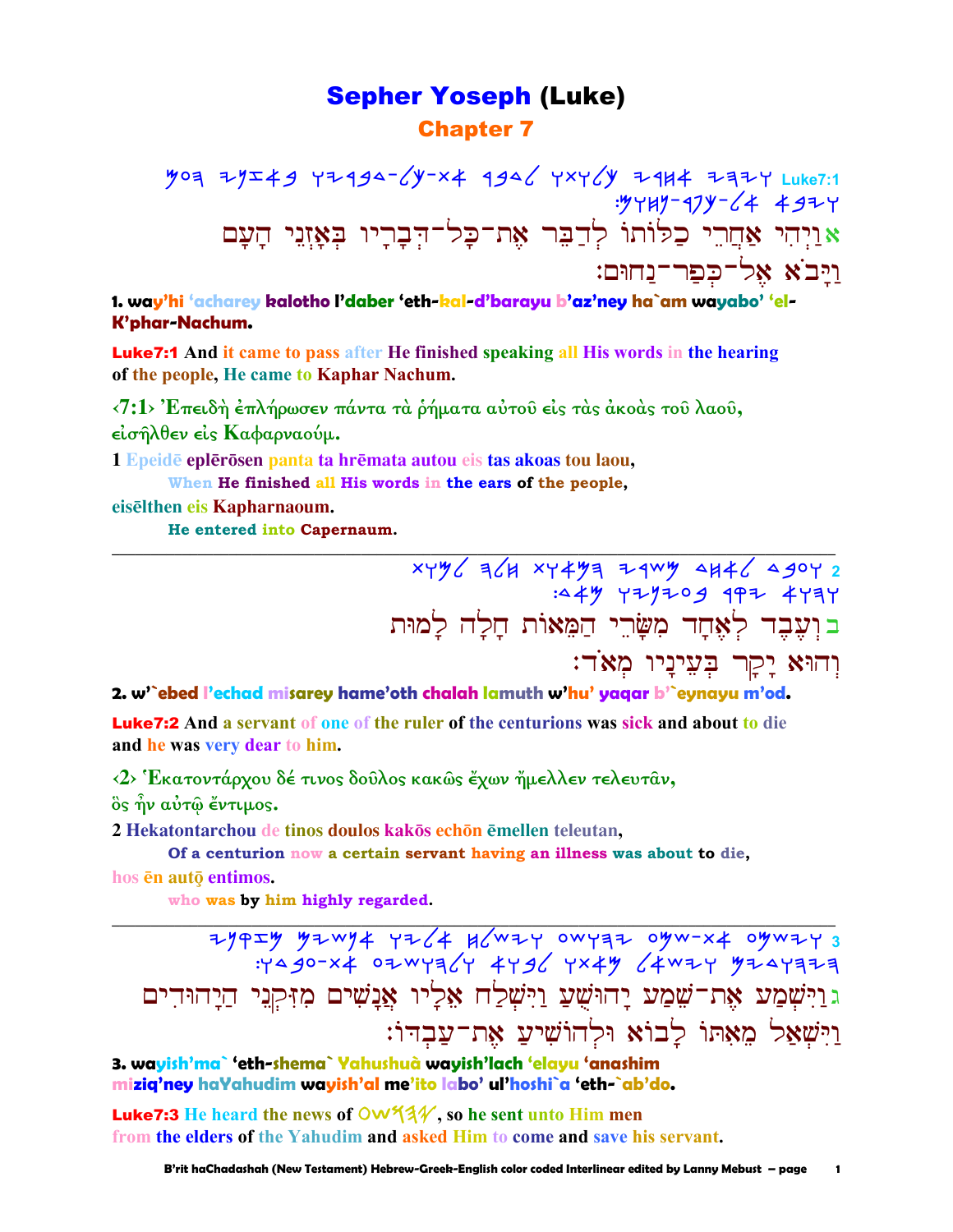$\langle 3 \rangle$  άκούσας δέ περί του 'Ιησου άπέστειλεν πρός αύτον πρεσβυτέρους των 'Ιουδαίων έρωτῶν αὐτὸν ὅπως ἐλθὼν διασώση τὸν δοῦλον αὐτοῦ.

3 akousas de peri tou lesou apesteilen pros auton presbyterous ton Ioudaion And having heard about Yahushua, he sent to Him elders of the Jews

erōtōn auton hopōs elthōn diasōsē ton doulon autou.

asking Him that having come He mighty cure his servant.

 $449$   $7$   $-79994$  $x7$   $y$  ow  $77 - 4$   $7497$ : YXWP 4 3WOX 4W4 4Y3 ZY44 Y444+Y דוַיַּב<sup>ֹ</sup>אוּ אָל־יַחוּשִׁעַ וַיִּתְחַנְנוּ־לוֹ מְאֹד ַיַּאֲמְרוּ רָאוּי הוּא אֲשֶׁר תַּעֲשֶׂה בַּקַּשָׁתוֹ:

4. wayabo'u 'el-Yahushuà wayith'chan'nu-lo m'od wayo'm'ru ra'uy hu' 'asher ta`aseh baqashatho.

**Luke7:4** They came to  $\circlearrowleft\sqrt{34}$  and they pleaded strongly with Him and said, "It is appropriate for You that You carry out his request"

<4> οί δέ παραγενόμενοι πρός τον Ίησούν παρεκάλουν αύτον σπουδαίως λέγοντες ὅτι Άξιός ἐστιν ώ παρέξη τοῦτο·

4 hoi de paragenomenoi pros ton lesoun parekaloun auton spoudaios legontes

And the ones having come to Yahushua were begging Him earnestly saying hoti Axios estin họ parexe touto;

"He is worthy for whom You shall grant this."

הכי אֹהב עמנוּ הוּא והוּא בנה־לנוּ את־בית הכנסת:

5. ki 'oheb `amenu hu' w'hu' banah-lanu 'eth-beyth hak'neseth.

Luke7:5 "because He loves our people and He built the house of synagogue for us."

<5> άγαπα γάρ το έθνος ήμων και την συναγωγήν αύτος ώκοδόμησεν ήμιν.

5 agapa gar to ethnos hēmōn kai tēn synagōgēn autos ōkodomēsen hēmin.

"For He loves our nation and the synagogue He built for us."

 $x+37-(4)$  399 9W4Y 2774 0WY77 7X4 Y (24 2944 79 76 1946 7709-24 7499-44 7946 7464<br>27-44 3494 44-497×4 4404 7464 4494 7464 וּוַיֵּלֵךְ אִתָּם יָהוּשָׁעַ וַיִּהִי כַּאֲשֶׁר קַרַב אֵל־הַבַּיִת וַיִּשְׁלַח אָלֵיו שַׂר־הַמֶּאָה אָת־רֵעַיו לֵאמֹר לוֹ בִּי אֲדֹנִי אַל־נָא תִטְרַח כִּי־נְקַלֹּתִי מֶאֲשֶׁר תַּבוֹא בִּצֵל קוֹרַתִי:

6. wayele'k 'itam Yahushuà way'hi ka'asher qarab 'el-habayith wayish'lach 'elayu sar-hame'ah 'eth-re`ayu le'mor lo bi 'Adoni 'al-na' thit'rach ki-n'galthi me'asher tabo' b'tsel gorathi.

**Luke7:6** OW $\frac{4}{4}$  went with them. And it came to pass when He drew near the house, the ruler of the centurion sent friends.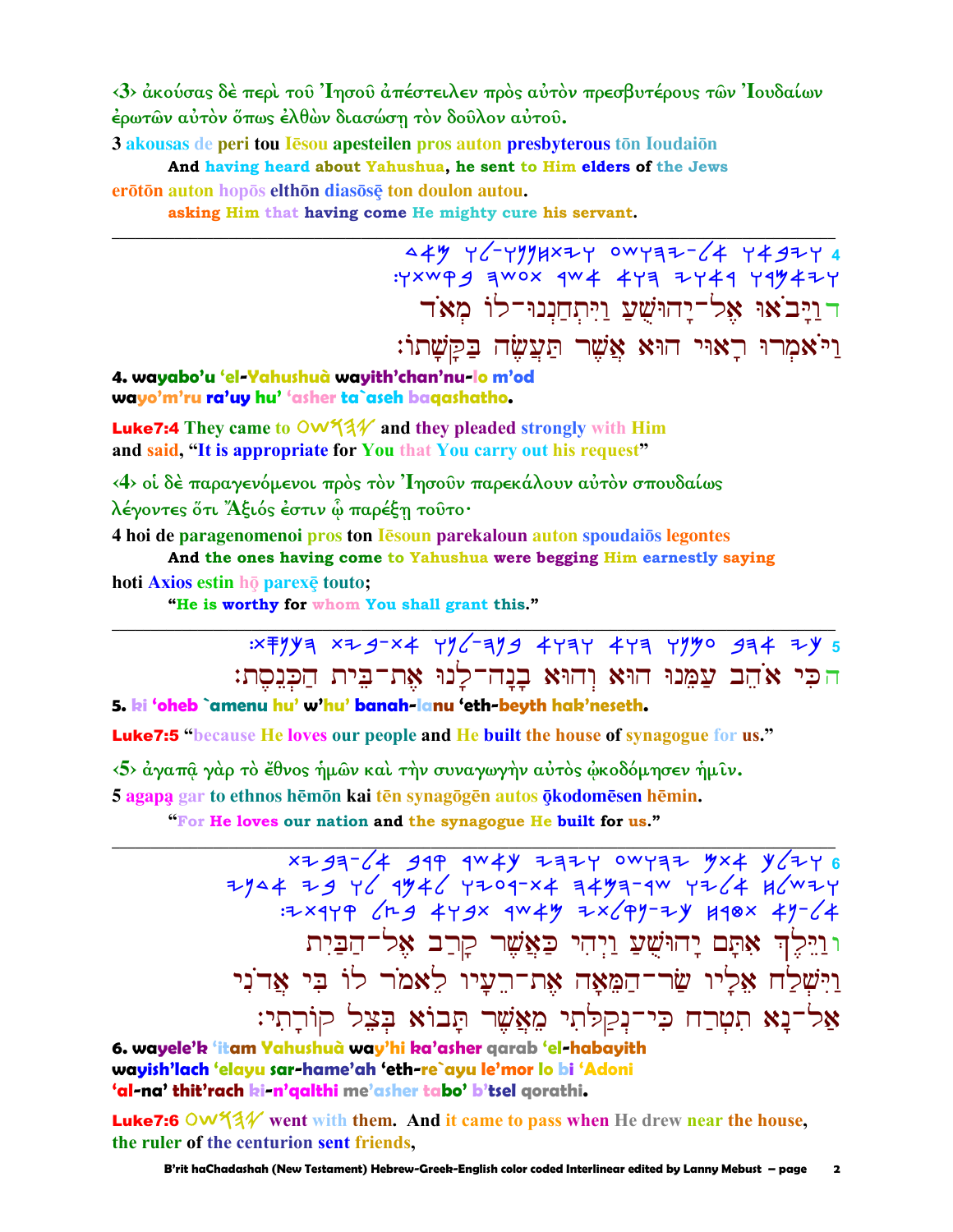saying to Him, "My Adon (Master), do not be burdened by me. for I am not worthy for You to come in the shade of my roof!"

<6> ο δέ 'Iησούς έπορεύετο σύν αύτοις. ήδη δέ αύτου ού μακράν άπέχοντος άπὸ τῆς οἰκίας ἔπεμψεν φίλους ὁ ἑκατοντάρχης λέγων αὐτῷ, Κύριε, μή σκύλλου, ού γάρ ίκανός είμι ίνα ύπό τήν στέγην μου είσέλθης· 6 ho de lesous eporeueto syn autois. Ede de autou ou makran apechontos

And Yahushua was going with them. Now by this time He not far being apo tēs oikias epempsen philous ho hekatontarchēs legōn autō,

from the house, sent friends the centurion saying to Him,

Kyrie, mē skyllou,

"Master, do not trouble yourself,

ou gar hikanos eimi hina hypo tēn stegēn mou eiselthēs;

for not worthy am I that under my roof You should enter."

 $y + 24$  4496 2449 2x9WH 46 2920-x4-91 x4I 9190947 : 2409 4742Y 494 49-494 Y4 זוּבַעֲבוּר זֹאת נַּם־אֶת־עַצְמִי לֹא חָשַׁבְתִּי רָאוּי לָבוֹא אֵלֶיךָ אַךְ הַבֶּר־נָא דָבָר וְיֵרָפָא נַעֲרִי:

7. uba`abur zo'th gam-'eth-`ats'mi lo' chashab'ti ra'uy labo' 'eleyak 'a'k daber-na' dabar w'yeraphe' na`ari.

Luke7:7 "On account of this I did not even consider myself worthy to come to You, but please say the word, and my boy shall be healed."

<7> διὸ οὐδε εμαυτὸν ἠξίωσα πρὸς σε ελθεῖν· ἀλλὰ εἰπε λόγω,

και ιαθήτω ο παίς μου.

7 dio oude emauton exiosa pros se elthein;

"Therefore not myself I considered worthy to You to come.

alla eipe logō, kai iathētō ho pais mou.

But say the word, and let be healed my servant."

 $7/2$   $4/2$   $4/3$   $4/4$   $4/4$   $4/4$   $4/4$   $4/4$   $4/4$   $4/4$   $4/4$   $4/4$   $4/4$   $4/4$   $4/4$   $4/4$   $4/4$   $4/4$   $4/4$   $4/4$   $4/4$   $4/4$   $4/4$   $4/4$   $4/4$   $4/4$   $4/4$   $4/4$   $4/4$   $4/4$   $4/4$   $4/4$   $4/4$   $4/4$   $4/4$   $4/4$   $4/4$ חכִּי גַם־אָנֹכִי אִישׁ נָתוּן תַּחַת הַמֶּמִשָּׁלָָה וְיֶשׁ־תַּחַת יָדִי אַּנְשִׁי צָבָא וְאָמַרְתִּי לְזֶה לֵךְ וְהָלַךְ וִלְזָה בוֹא וּבָא וּלְעַבְדִי עֲשֶׂה־זֹאת וְעֲשָׂה:

8. ki gam-'anoki 'ish nathun tachath hamem'shalah w'yesh-tachath yadi 'an'shey tsaba' w'amar'ti lazeh le'k w'hala'k w'lazeh bo' uba' ul'`ab'di `aseh-zo'th w'`asah.

**Luke7:8** "For I also am a man placed under authority and there are soldiers under my command. I say to this one, 'Go!' and he goes, and to another, 'Come!' and he comes, and to my servant. 'Do this!' and he does it."

 $\langle 8 \rangle$  και γάρ έγω άνθρωπός είμι υπό έξουσίαν τασσόμενος έχων υπ'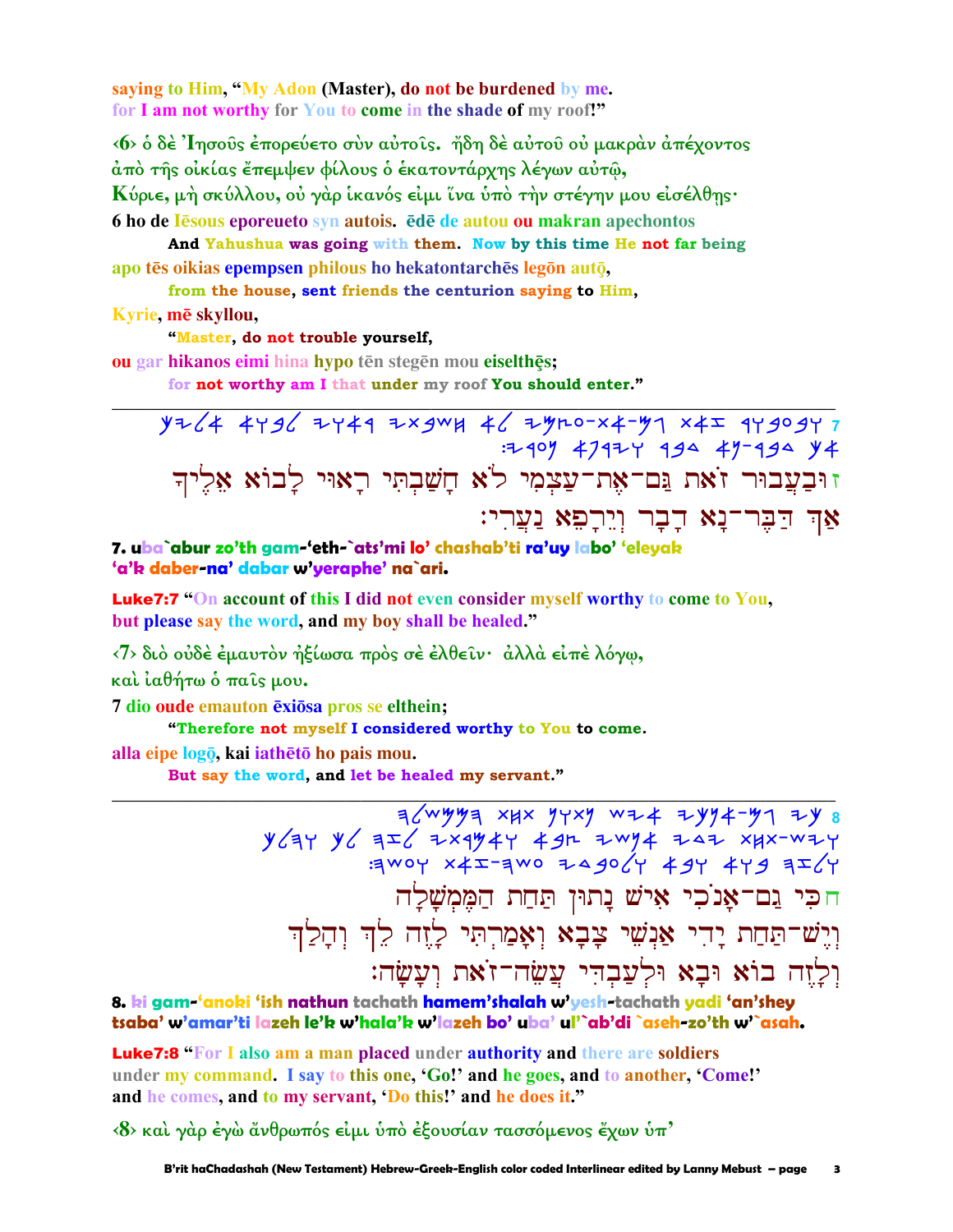έμαυτὸν στρατιώτας, καὶ λέγω τούτω, Πορεύθητι, καὶ πορεύεται, καὶ ἄλλω, "Έρχου, καὶ ἔρχεται, καὶ τῷ δούλῳ μου, Ποίησον τοῦτο, καὶ ποιεῖ. 8 kai gar egō anthrōpos eimi hypo exousian tassomenos echōn hyp' emauton stratiōtas,

"For also I am a man under authority being placed, having under myself soldiers, kai legō toutō, Poreuthēti, kai poreuetai, kai allō, Erchou, kai erchetai,

and I say to this one, go, and he goes, and to another, come, and he comes, kai tō doulō mou, Poiēson touto, kai poiei.

and to my servant, do this, and he does it."

 $1774$   $776$   $3527$   $77994-x4$  owraz oywirg ט וַיִּשְׁמַע יָהוּשֶׁעַ אָת־הִבָרְיו וַיִּתְמַה עָלְיו וַיִּפִן וַיֹּאמֶר אָל־הֵהָמוֹן הַהֹלֵךְ אַחֲרָיו אֹמֶר אֲנִי לָכֶם ַּנַם־בִּיְשַׂרֲאָל לֹא־מַצָּאתִי אֱמוּנַה גְּדוֹלַה כָזֹאת:

9. wayish'ma` Yahushuà 'eth-d'barayu wayith'mah `alayu wayiphen wayo'mer 'el-hehamon hahole'k 'acharayu 'omer 'ani lakem gam-b'Yis'ra'El lo'-matsa'thi 'emunah g'dolah kazo'th.

**Luke7:9** OW  $4\frac{1}{4}$  heard his words and was amazed by them. He turned and said to the crowd following after Him, "I say to you, even in Yisra'El I have not found faith as great as this."

<9> άκούσας δέ ταυτα ο Ίησους έθαύμασεν αύτον και στραφείς τω άκολουθουντι αύτω ὄχλῳ εἶπεν, Λέγω ὑμῖν, οὐδὲ ἐν τῷ Ἰσραὴλ τοσαύτην πίστιν εὗρον.

9 akousas de tauta ho lesous ethaumasen auton

And having heard these things, Yahushua was amazed at him

kai strapheis tō akolouthounti autō ochlō eipen,

and having turned to the following Him crowd he said,

Legō hymin, oude en tō Israēl tosautēn pistin heuron.

"I say to you, not in Israel such great faith have I found."

 $76/19$  4309-x4 741447 x239-64 4247649 737427 10 :4749 ヨ 97 י וישובו השלוחים אל־הבית וימצאו את־העבד החלה והנה נרפא:

### 10. wayashubu hash'luchim 'el-habayith wayim'ts'u 'eth-ha`ebed hacholeh w'hinneh nir'pa'.

**Luke7:10** The messengers returned to the house and found the sick servant, and, behold, he was healed!

<10> και υποστρέψαντες είς τον οίκον οι πεμφθέντες εύρον τον δουλον υγιαίνοντα.

10 kai hypostrepsantes eis ton oikon hoi pemphthentes heuron

And having returned to the house the ones having been sent found ton doulon hygiainonta.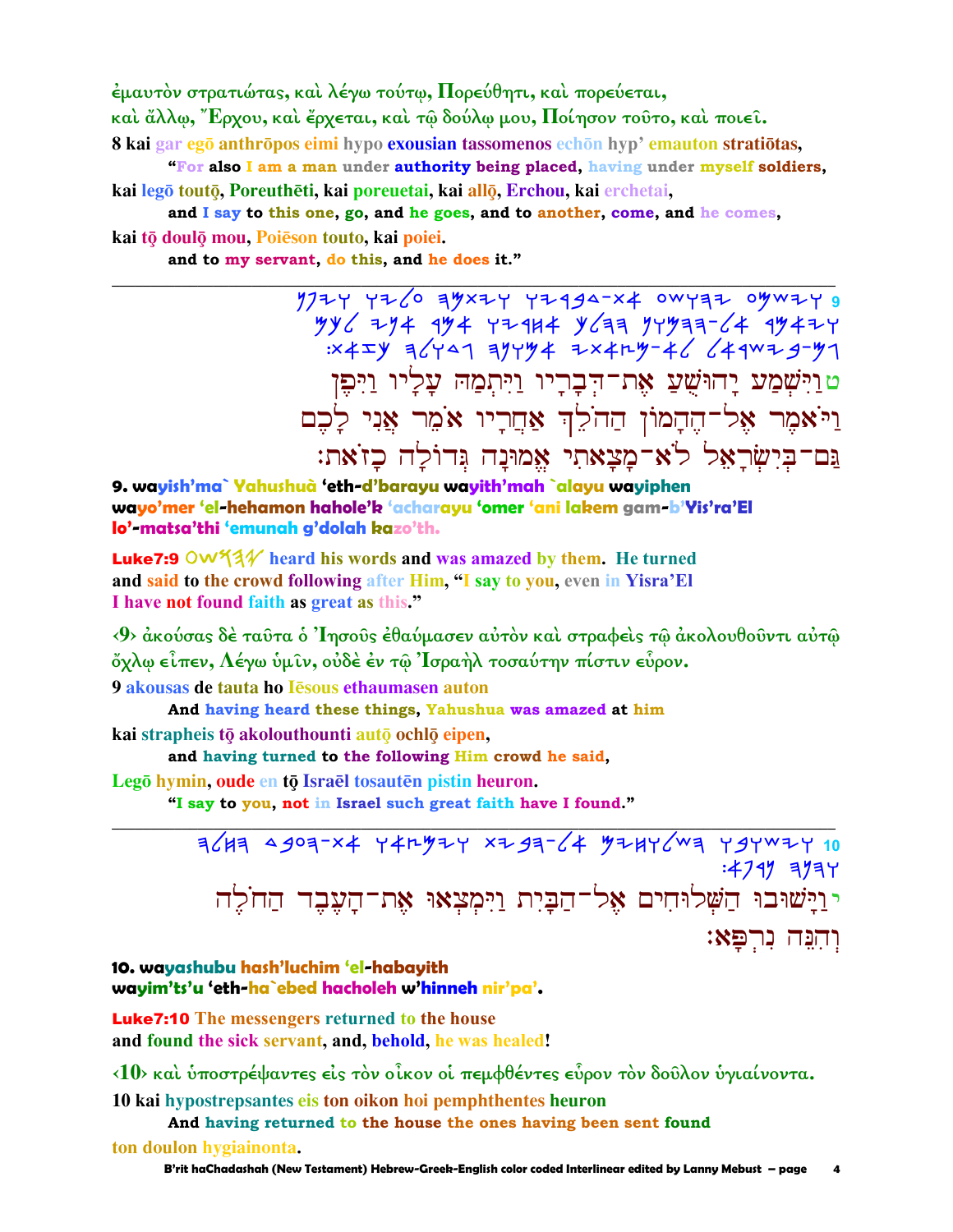the servant being in good health.

 $\frac{1}{2}$ יאַנֵיִהִי מִמָּחֲרָת וַיֵּלֵךְ אֵל־עִיר וּשָׁמָה נָעִים וְרַבִּים מְתַּלְמִידֵיו הֹלְכִים אָתּוֹ וַהֲמוֹן עַם רַב:

11. way'hi mimacharath wayele'k 'el-`ir ush'mah Na`im w'rabbim mital'midayu hol'kim 'ito wahamon `am rab.

**Luke7:11** And it came to pass on the next day, He went to a city named Naim. Many of His disciples were walking with Him and there was a large crowd of people.

<11> Καὶ ἐγένετο ἐν τῷ ἑξῆς ἐπορεύθη εἰς πόλιν καλουμένην Ναΐν

καὶ συνεπορεύοντο αὐτῷ οἱ μαθηταὶ αὐτοῦ καὶ ὄχλος πολύς.

11 Kai egeneto en tō hexēs eporeuthē eis polin kaloumenēn Nain

And it came about on the next day that He proceeded to a city being called Nain kai syneporeuonto auto hoi mathetai autou kai ochlos polys.

and were traveling along with Him His disciples and a great crowd.

4244 79 xy yz42ryy ayay 420a 90w-64 919 47a 12<br>4344 4234 4346 4046 924 404 604 19 יב הוּא קַרַב אֵל־שַׁעַר הָעִיר וְהִנֵּה מוֹצִיאִים מֵת בֵּן יָחִיד לְאָמוֹ וְהִיא אַלְמָנָה וְעִמָּהּ רַבִּים מֵעַם הָעִיר:

12. hu' garab 'el-sha`ar ha`ir w'hinneh motsi'im meth ben yachid l'imo w'hi' 'al'manah w'`imah rabbim me`am ha`ir.

**Luke7:12** When He drew near the gate of the city, behold,

a dead man was being carried out, the only son of his mother, and she was a widow. Many of the people of the city were with her.

<12> ώς δέ ήγγισεν τη πύλη της πόλεως, και ίδου έξεκομίζετο τεθνηκώς μονογενης υίδς τη μητρί αύτου καί αύτή ήν χήρα, καί όχλος της πόλεως ίκανδς ήν σύν αύτη. 12 hos de eggisen te pyle tes poleos,

Now as He approached the gate of the city,

kai idou exekomizeto tethnēkos monogenēs huios tē mētri autou behold was being carried out having died the only son to his mother

kai autē ēn chēra, kai ochlos tēs poleōs hikanos ēn syn autē.

and she was a widow, and crowd of the city a considerable was with her.

 $7726$  72949 74999 74444 74994 74944 74944 74944<br>7-xygx-64 76 49444 יגןְכִרְאוֹת אֹתָהּ הָאָדוֹן נִכְמְרוּ רַחֲמָיו עָלֶיהָ וַיֹּאמֶר לַהְ אֲל־תְּבִכְּי:

13. w'kir'oth 'othah ha'Adon nik'm'ru rachamayu `aleyah wayo'mer lah 'al-tib'ki. **Luke7:13** When the Adon saw her, He was moved with compassion for her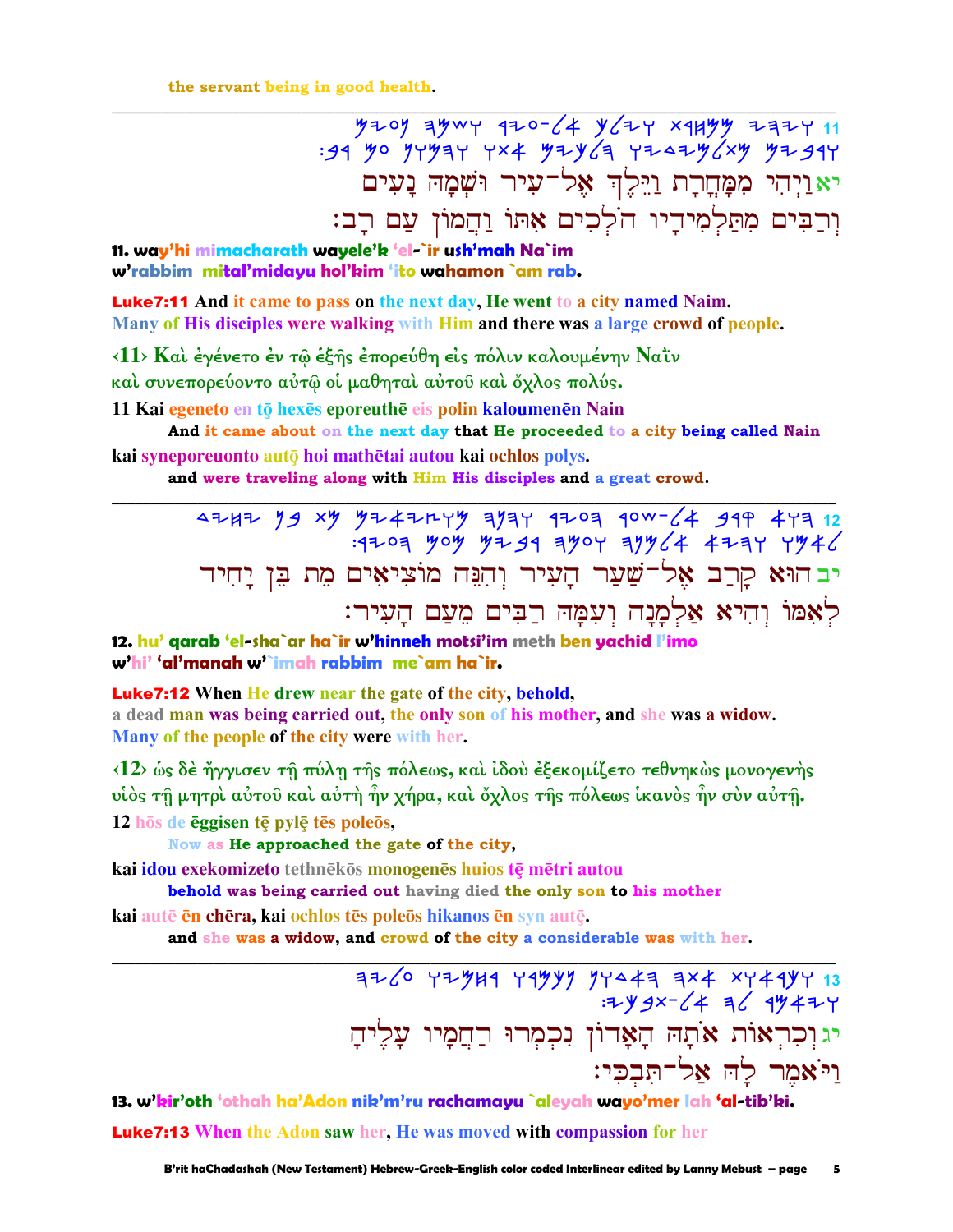and said to her, "Do not weep."

 $\langle 13 \rangle$  και ίδών αύτήν ο κύριος έσπλαγχνίσθη έπ' αύτη και είπεν αύτη, Μή κλαίε. 13 kai idon auten ho kyrios esplagchnisthe ep' aute

And having seen her, the Master had compassion upon her

kai eipen autē, Mē klaie.

and said to her, "do not cry."

194 109 19424 924 WH YAYOZY 3099 0124 W124 14  $7949$   $9764$   $794$ יר וַיְּגַּשׁ וַיִּגַּע בַּמְטָָה וַיַּעַמְדוּ הַנֹּשָׂאָים וַיּאָמַר נַעַר אֹמֵר אֲנִי אֵלֶיךָ קוּמָה:

14. wayigash wayiga` bamitah waya`am'du hanos'im wayo'mar na`ar 'omer 'eleyak qumah.

**Luke7:14** He approached and touched the bed, and those carrying it stand still. And He said, "Young man, I say to you, arise!"

<14> και προσελθών ήψατο τής σορού, οι δέ βαστάζοντες έστησαν, και είπεν, Νεανίσκε, σοι λέγω, έγέρθητι.

14 kai proselthon hepsato tes sorou, hoi de bastazontes

And having approached He touched the coffin, and the ones carrying the coffin estēsan, kai eipen, Neaniske, soi legō, egerthēti.

stood still and He said, "Young man, to you I say, get up."

: 4946 439x24 4946 6424 x93 4440x24 15 טוניתעודד המת ניחל לדבר ניתנהו לאמו:

15. wayith'`oded hameth wayachel l'daber wayit'nehu l'imo.

**Luke7:15** The dead man awoke and began to speak, and He gave him to his mother.

<15> και άνεκάθισεν ο νεκρός και ήρξατο λαλείν, και έδωκεν αύτον τη μητρι αύτου.

15 kai anekathisen ho nekros kai ērxato lalein,

And sat up the dead man and he began to speak,

kai edōken auton tē mētri autou.

and He gave him to her mother.

טזורעדה אחזה כלם וישבחו את־האלהים וַיֹּאמְרוּ נָבִיא גָדוֹל קָם בְקִרְבֵּנוּ וְהָאֱלֹהִים פָּקַד אֶת־עַמּוֹ: 16. ur'`adah 'achazah kulam way'shab'chu 'eth-ha'Elohim wayo'm'ru nabi' gadol gam b'gir'benu w'ha'Elohim pagad 'eth-`amo.

**Luke7:16** Trembling gripped all of them, and they praised the Elohim, saying, "A great prophet has arisen in our midst, and the Elohim has taken note His people!"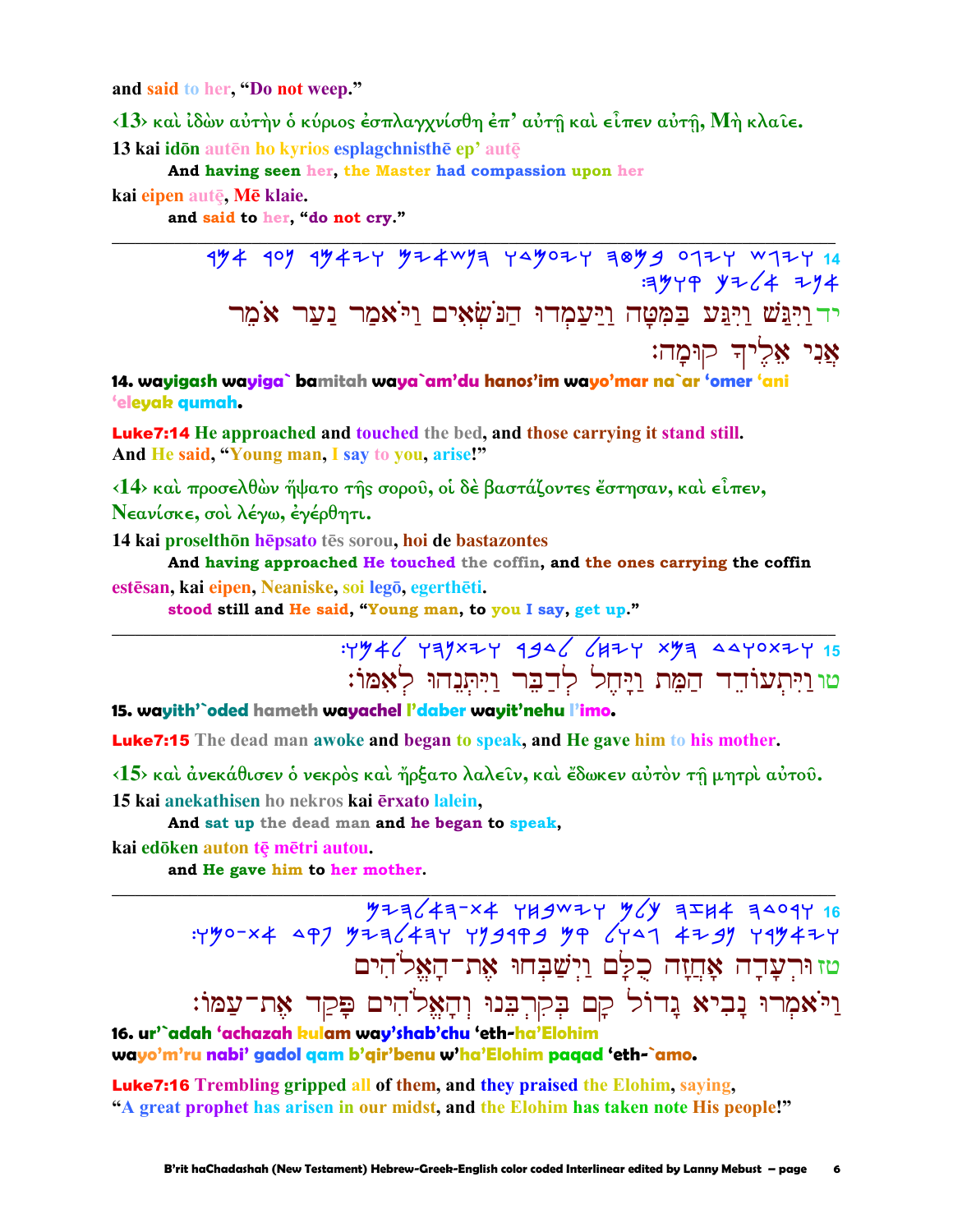<16> έλαβεν δε φόβος πάντας και εδόξαζον τον θεον λέγοντες ότι Προφήτης μέγας ήγέρθη ἐν ἡμῖν καὶ ὅτι Ἐπεσκέψατο ὁ θεὸς τὸν λαὸν αὐτοῦ.

16 elaben de phobos pantas kai edoxazon ton theon legontes hoti

seized and fear everyone and they were glorifying the Elohim saying,

Prophētēs megas ēgerthē en hēmin kai hoti Epeskepsato ho theos ton laon autou. a great prophet was raised up among us and visited the Elohim His people.

## יזוַיִּצֵא הַדֵּבָר הַזֶּה עַלַיו בִּכַל־יַהוּדָה וּבִכָל־הַכִּכַּר:

17. wayetse' hadabar hazeh `alayu b'kal-Yahudah ub'kal-hakikar.

**Luke7:17** This word about Him went out in all Yahudah and in all the neighborhood.

<17> και έξηλθεν ο λόγος ούτος έν όλη τη Ιουδαία περι αύτου

και πάση τη περιχώρω.

17 kai exelthen ho logos houtos en holę tę Ioudaią peri autou

and went out this report in all Judea about Him

kai pasē tē perichōrō.

and in all the surrounding countryside.

## $-3(4-(9-x4) - 4(9x+17))$ יחותלמידי יהותנו הגידו לו את־כל־אלה:

18. w'thal'midey Yahuchanan higidu lo 'eth-kal-'eleh.

**Luke7:18** The disciples of Yahuchanan said to him about all these things.

<18> Και άπήγγειλαν 'Ιωάννη οι μαθηται αύτου περι πάντων τούτων. και προσκαλεσάμενος δύο τινας των μαθητων αυτου ο Ίωάννης 18 Kai apēggeilan Iōannē hoi mathētai autou peri pantōn toutōn.

and reported to John his disciples about all these things.

kai proskalesamenos duo tinas tōn mathētōn autou ho Iōannēs

And having summoned a certain two of his disciples, John

 $\frac{1}{2}$  =  $\frac{1}{2}$  =  $\frac{1}{2}$  =  $\frac{1}{2}$  =  $\frac{1}{2}$  =  $\frac{1}{2}$  =  $\frac{1}{2}$  =  $\frac{1}{2}$  =  $\frac{1}{2}$  =  $\frac{1}{2}$  =  $\frac{1}{2}$  =  $\frac{1}{2}$  =  $\frac{1}{2}$  =  $\frac{1}{2}$  =  $\frac{1}{2}$  =  $\frac{1}{2}$  =  $\frac{1}{2}$  =  $\frac{1}{2}$  =  $\frac{1$ יט וַיִּקְרָא אֶלְיוּ יָהוּחָנָן שִׁנַיִם מִתַּלְמִידִיוּ וַיִּשְׁלָחֵם אָל־יַהוּשָׁעַ לֵאמֹר לוֹ הַאַתַּה הוּא הַבָּא אָם־נְחַכֶּה לְאַחֵר:

19. wayiq'ra' 'elayu Yahuchanan sh'nayim mital'midayu wayish'lachem 'el-Yahushuà le'mor lo ha'atah hu' haba' 'im-n'chakeh l'acher.

Luke7:19 And Yahuchanan called two of his disciples and sent them to OW534, saving to Him. "Are You the One who comes, or should we wait for another?"

 $\langle 19 \rangle$  έπεμψεν πρός τον κύριον λέγων, Σύ εί ο έρχόμενος ή άλλον προσδοκώμεν;

19 epempsen pros ton kyrion legon.

sent to the Master saying,

Sy ei ho erchomenos e allon prosdokomen?

"Are You the one coming or for another should we be looking?" B'rit haChadashah (New Testament) Hebrew-Greek-English color coded Interlinear edited by Lanny Mebust – page  $\overline{7}$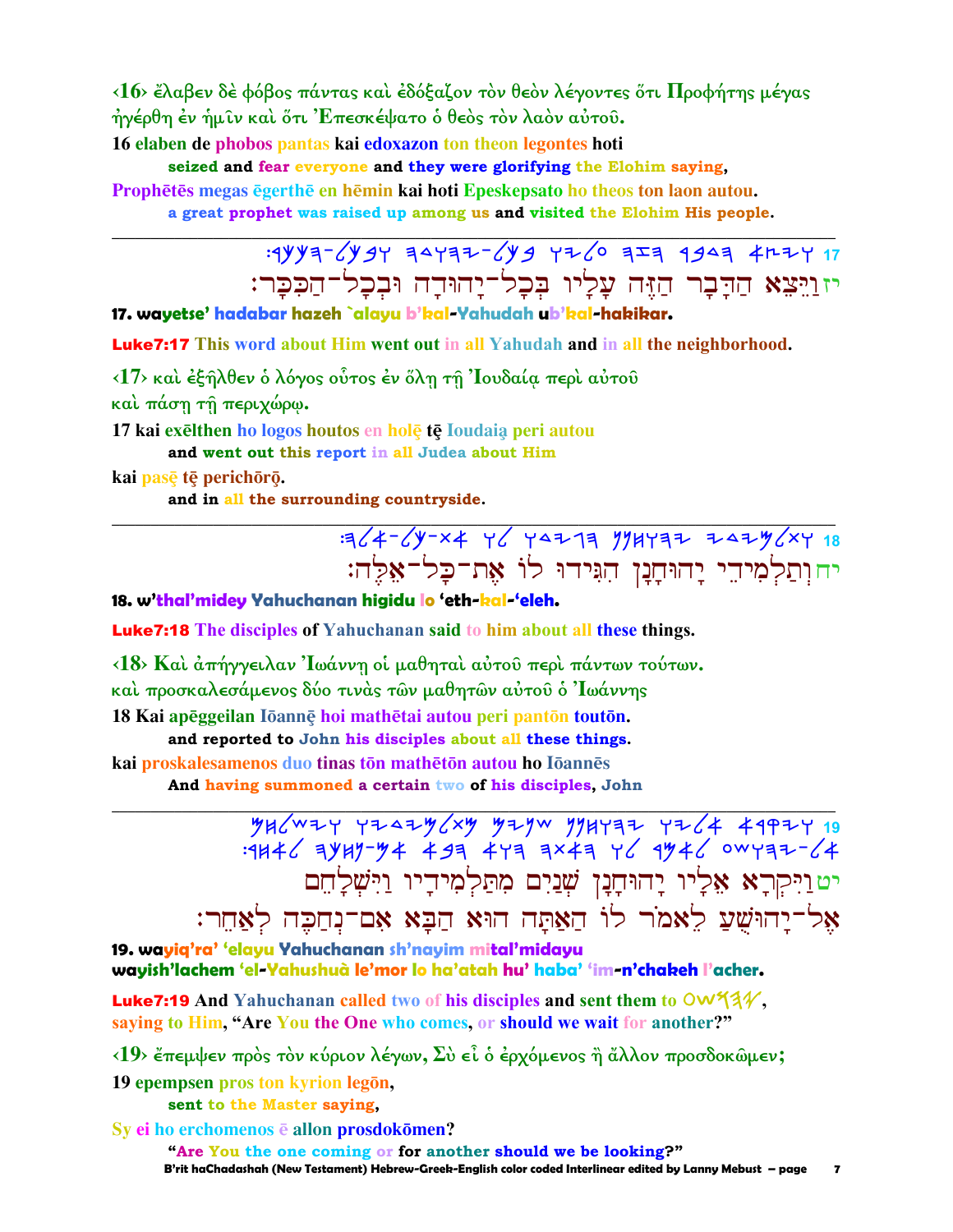$YYH\acute{C}W$   $\acute{C}Y$  30  $Y3$   $Y4Y37$   $Y4Y47$   $Y5W143$   $Y5W143$   $Y6Y437$   $Y20$  $19466$   $3947 - 94$   $493$   $493$   $3 \times 43$   $3946$   $9764$ כּוַיָּבֹאוּ אֶלְיו הָאֲנָשִׁים וַיֹּאמְרוּ יָהוּחָנָן הַמַּטִבִּיל שָׁלָחָנוּ אֱלֶיךְ לֵאמֹר הַאֲתָּה הוּא הַבָּא אִם־נְחַכֶּה לְאַחֵר:

20. wayabo'u 'elayu ha'anashim wayo'm'ru Yahuchanan haMat'bil sh'lachanu 'eleyak le'mor ha'atah hu' haba' 'im-n'chakeh l'acher.

**Luke7:20** And the men came to Him and they said, "Yahuchanan the Immerser sent us to You, saying, 'Are You the One who comes, or should we wait for another?"

<20> παραγενόμενοι δέ πρός αύτον οι άνδρες είπαν, Ιωάννης ο βαπτιστής άπέστειλεν ήμας πρὸς σὲ λέγων, Σὺ εἶ ὁ ἐρχόμενος ἢ ἄλλον προσδοκῶμεν; 20 paragenomenoi de pros auton hoi andres eipan,

And having come to him the men said,

Iōannēs ho baptistēs apesteilen hēmas pros se legōn,

"John the Baptist sent us to you saying

Sv ei ho erchomenos e allon prosdokomen?

Are You the one coming or for another should we be looking?"

xyhyqyy yzoqyyy yzz/hy yzgq 4ząą xog 479 4yąyay<br>yzy yzoq yzy yzda yzy yzda yzy yzoq כאוהוא רִפָּא בָּעֵת הַהִיא רַבִּים מֵחֲלֵיִים וּמִנְּגַעִים וּמִרוּחוֹת רַעוֹת וּלְעִוְרִים רַבִּים נַתַן רִאוּת עִינַיִם:

21. w'hu' ripa' ba`eth hahi' rabbim mechalayim umin'ga`im umeruchoth ra`oth ul'`iw'rim rabbim nathan r'uth `eynayim.

**Luke7:21** At that time He had been healing many people of sicknesses and of afflictions and of evil spirits, and He had given eyesight to many blind people.

<21> έν έκείνη τη ώρα έθεράπευσεν πολλούς άπό νόσων και μαστίγων και πνευμάτων πονηρών και τυφλοίς πολλοίς έχαρίσατο βλέπειν. 21 en ekeinē tē hōra etherapeusen pollous apo nosōn kai mastigōn

In that hour He healed many of diseases and afflictions kai pneumatōn ponērōn kai typhlois pollois echarisato blepein.

and evil spirits and to many blind persons He granted to see.

 $x4$  1147726 742777 746 47264 94427 0W772 1027 22  $444\sqrt{47}$  $y$ 20yyw y2wquy y2930y y20qryy  $.974W$  gxm mzzyor mzmp mzxmr כב וַיַּעֲן יָהוּשָׁעַ וַיֹּאמִר אֲלִיהֵם לְכוּ וְהַגִּידוּ לְיָהוּחָנָן אָת אֲשֶׁר רִאָיהָם וַאֲשֶׁר שִׁמַעְתֶּם עִוְרִים רֹאִים וּפִסְחִים מְהַלְכִים וּמצֹרעים מטׂהרים וחרשים שוֹמעים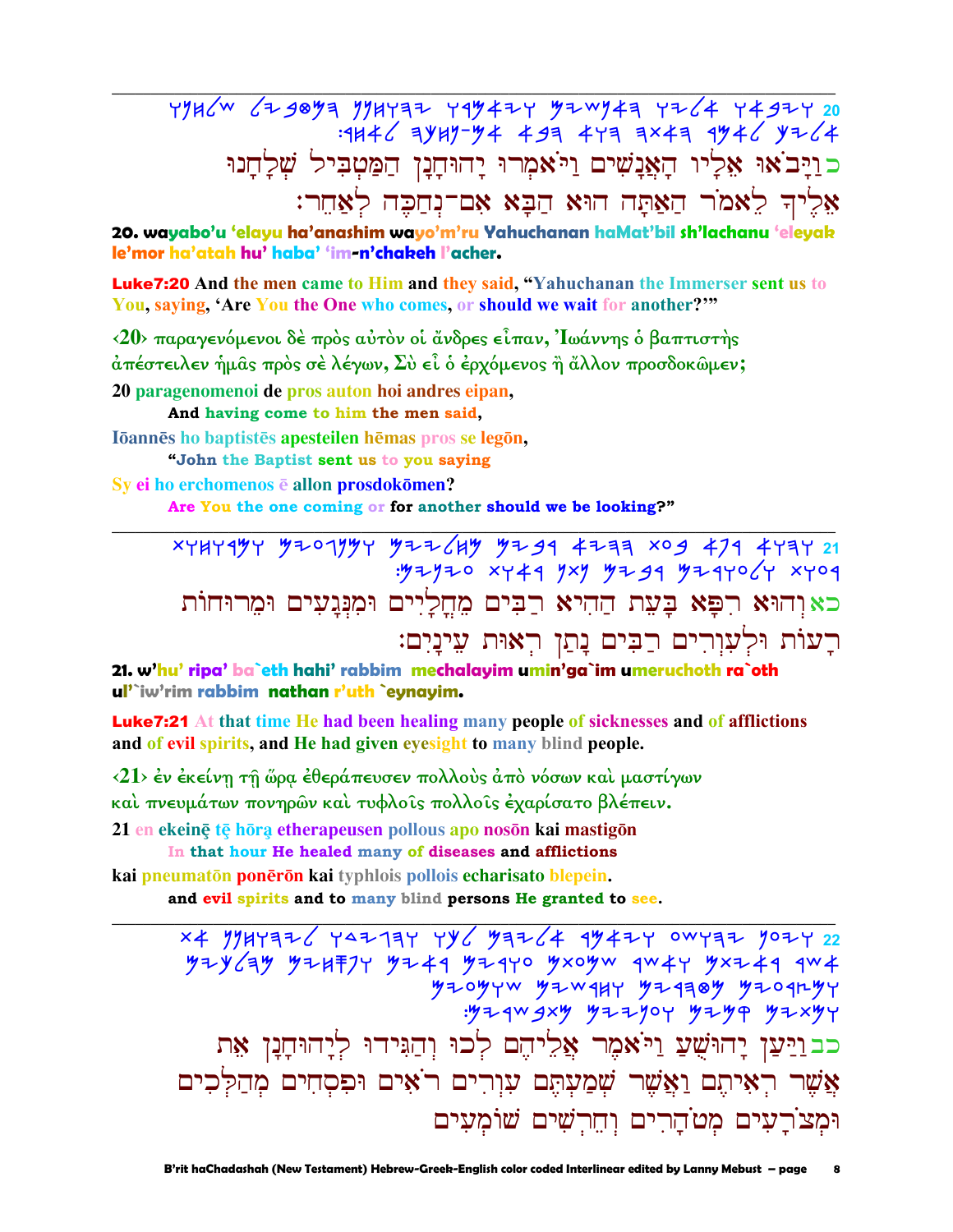### וּמֵתִים קַמִים וַעֲנִיִּים מִתְבַשָּׂרִים:

22. waya`an Yahushuà wayo'mer 'aleyhem l'ku w'hagidu l'Yahuchanan 'eth 'asher r'ithem wa'asher sh'ma`'tem `iw'rim ro'im uphis'chim m'hal'kim um'tsora`im m'toharim w'cher'shim shom'`im umethim qamim wa`aniim mith'bas'rim.

**Luke7:22** And  $\overline{O}W^2/4$  answered and said to them, "Go and say to Yahuchanan" what you have seen and heard: the blind are seeing, the lame are walking, the lepers are becoming pure, and the deaf are hearing, the dead are raised, to the poor are receiving good news."

<22> και άποκριθείς είπεν αύτοις, Πορευθέντες άπαγγείλατε Ιωάννη α είδετε καὶ ἠκούσατε· τυφλοὶ ἀναβλέπουσιν, χωλοὶ περιπατοῦσιν, λεπροὶ καθαρίζονται καὶ κωφοὶ ἀκούουσιν, νεκροὶ ἐγείρονται, πτωχοὶ εὐαγγελίζονται·

22 kai apokritheis eipen autois. Poreuthentes apaggeilate Iōannē ha eidete

And having answered he said to them, "Having gone report to John what you saw kai ekousate; typhloi anablepousin, chōloi peripatousin, leproi katharizontai

and heard. Blind persons receive sight, lame persons walk, lepers are cleansed kai kōphoi akouousin, nekroi egeirontai,

and deaf persons hear, dead persons are raised,

ptōchoi euaggelizontai:

poor people have the good news preached to them."

כגואַשְׁרֵי הַאִישׁ אֲשֶׁר לֹא־יִכַּשָׁל בִּי:

23. w'ash'rey ha'ish 'asher lo'-yikashel bi.

**Luke7:23 "Blessed is the man who does not stumble over Me!"** 

 $\langle 23 \rangle$  και μακάριός έστιν δς έαν μή σκανδαλισθη έν έμοί.

23 kai makarios estin hos ean mē skandalisthē en emoi.

"And blessed is whoever does not take offense at Me."

כד וַיִּהִי כַּ**אֲשֶׁר הַלְכוּ שִׁלוּ**חֵי יַהוּחַנַן וַיָּהֶל לְדַבִּר אֶל־הֲמוֹן הָעָם עַל־אֹדוֹת יָהוּחָנָן וַיֹּאמַר מַה־זֶּה יִצָאתֵם הַמִּדְבָרָה לְרִאוֹת הַקָנֵה אֲשֵׁר יִנּוֹעַ בָּרוּחַ: 24. way'hi ka'asher hal'ku sh'luchey Yahuchanan wayachel l'daber 'el-hamon ha`am

`al-'odoth Yahuchanan w**ayo'mar mah-zeh y'tsa'them hamid'barah** lir'oth **haganeh** 'asher yino'a baruach.

**Luke7:24** And it came to pass when the messengers of Yahuchanan went forth and began to speak to the crowd of people about Yahuchanan, he said, "What did you come out to the wilderness to see? A reed that is shaken by the wind?"

<24> Άπελθόντων δε τῶν ἀγγέλων 'Ιωάννου ἤρξατο λέγειν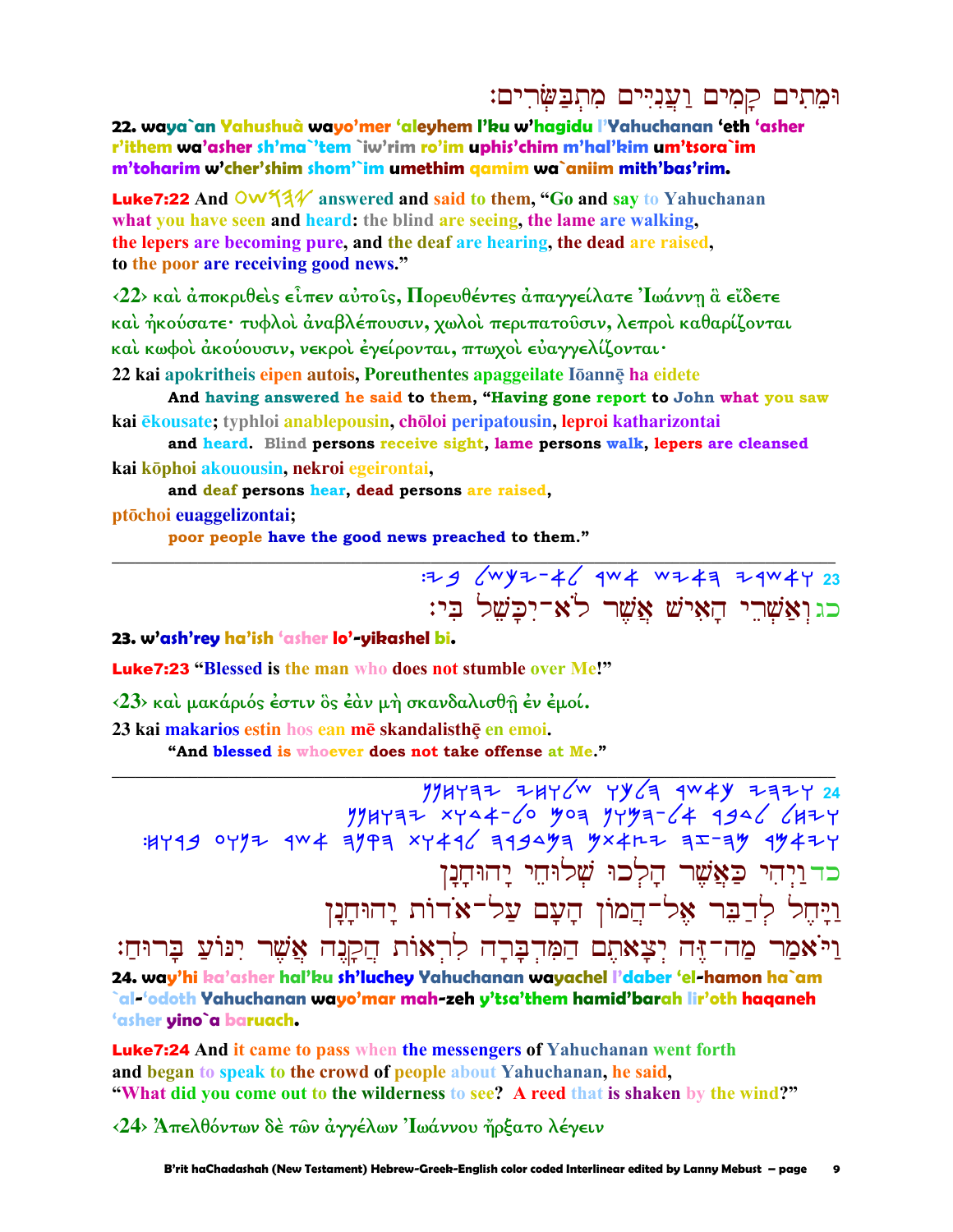πρός τους όχλους περί 'Ιωάννου, Τί έξήλθατε είς την έρημον θεάσασθαι; κάλαμον ύπὸ ἀνέμου σαλευόμενον;

24 Apelthonton de ton aggelon Ioannou erxato legein

And as were departing the messengers of John, he began to say pros tous ochlous peri Iōannou, Ti exelthate eis ten eremon theasasthai?

to the crowds about John, "What did you go out into the widerness to see?

kalamon hypo anemou saleuomenon?

A reed by the wind being shaken?"

 $42940$  7419 443 444 444 4446 4444 45 כהאו מה־זֶּה יְצָאתֶם לְרָאוֹת הַאִישׁ לַבוּשׁ בִּגְדֵי עֲדָנִים

הִנָּה הַמְלַבַּשִׁים בִּגְדֵי תִפְאָרֶת וְהַמְעָנַּגִים בִּחֲצְרוֹת הַמְּלַכְים הֵמֵה: 25. 'o mah-zeh v'tsa'them lir'oth ha'ish labush big'dey `adanim hinneh ham'lubashim big'dey thiph'ereth w'ham'`unagim b'chats'roth ham'lakim hemah.

**Luke7:25 "Or what did you come out to see? A man dressed in fine clothes?** Behold, those wearing fine royal garment. And they live delicately in royal palaces."

<25> άλλά τί έξήλθατε ίδειν; άνθρωπον έν μαλακοις ίματίοις ήμφιεσμένον; ίδοὺ οἱ ἐν ἱματισμῶ ἐνδόξω καὶ τρυφῆ ὑπάρχοντες ἐν τοῖς βασιλείοις εἰσίν. 25 alla ti exelthate idein? anthrōpon en malakois himatiois emphiesmenon?

"But what did you go out to see? A man in soft clothing having been dressed? idou hoi en himatismō endoxō kai tryphē hyparchontes en tois basileiois eisin.

Behold the ones with glorious apparel. And living in luxury in the palaces are."

 $479$   $W74$   $X749$   $Y49$   $X749$   $Y26$  $472999$   $473$   $443777$   $499$   $494$   $794$   $73$ כוועתה מה־זֶה יִצָאתֶם לְרְאוֹת אָם־לְרְאוֹת אִישׁ נַבִיא הו אני אֹמֵר לַכֵם אַף־נֵּדוֹל הוּא מִנָּבִיאָ:

26. w'atah mah-zeh y'tsa'them lir'oth 'im-lir'oth 'ish nabi' hen 'ani 'omer lakem 'aph-gadol hu' minabi'.

**Luke7:26** "And now, what did you come out to see? Was it not to see a man, a prophet? Yes, I say to you, he is even greater than a prophet."

<26> άλλά τι έξήλθατε ιδείν; προφήτην; ναι λέγω ύμιν,

καί περισσότερον προφήτου.

26 alla ti exelthate idein? propheten?

"But what did you go out to see? A prophet?

nai legō hymin, kai perissoteron prophētou.

Yes, I say to you, and more than a prophet."

 $y + y$ //  $y + \frac{y}{y} + \frac{y}{y}$  +  $\frac{y}{y} + \frac{y}{y} + \frac{y}{y} + \frac{y}{y} + \frac{y}{y} + \frac{y}{y} + \frac{z}{y}$  $: y = 172$   $y = 497$ כז זֶה הוּא אֲשֶׁר כָתוּב עָלְיו הִנְנִי שֹׁלֵחַ מַלְאָכִי לְפָנִיךְ

B'rit haChadashah (New Testament) Hebrew-Greek-English color coded Interlinear edited by Lanny Mebust - page 10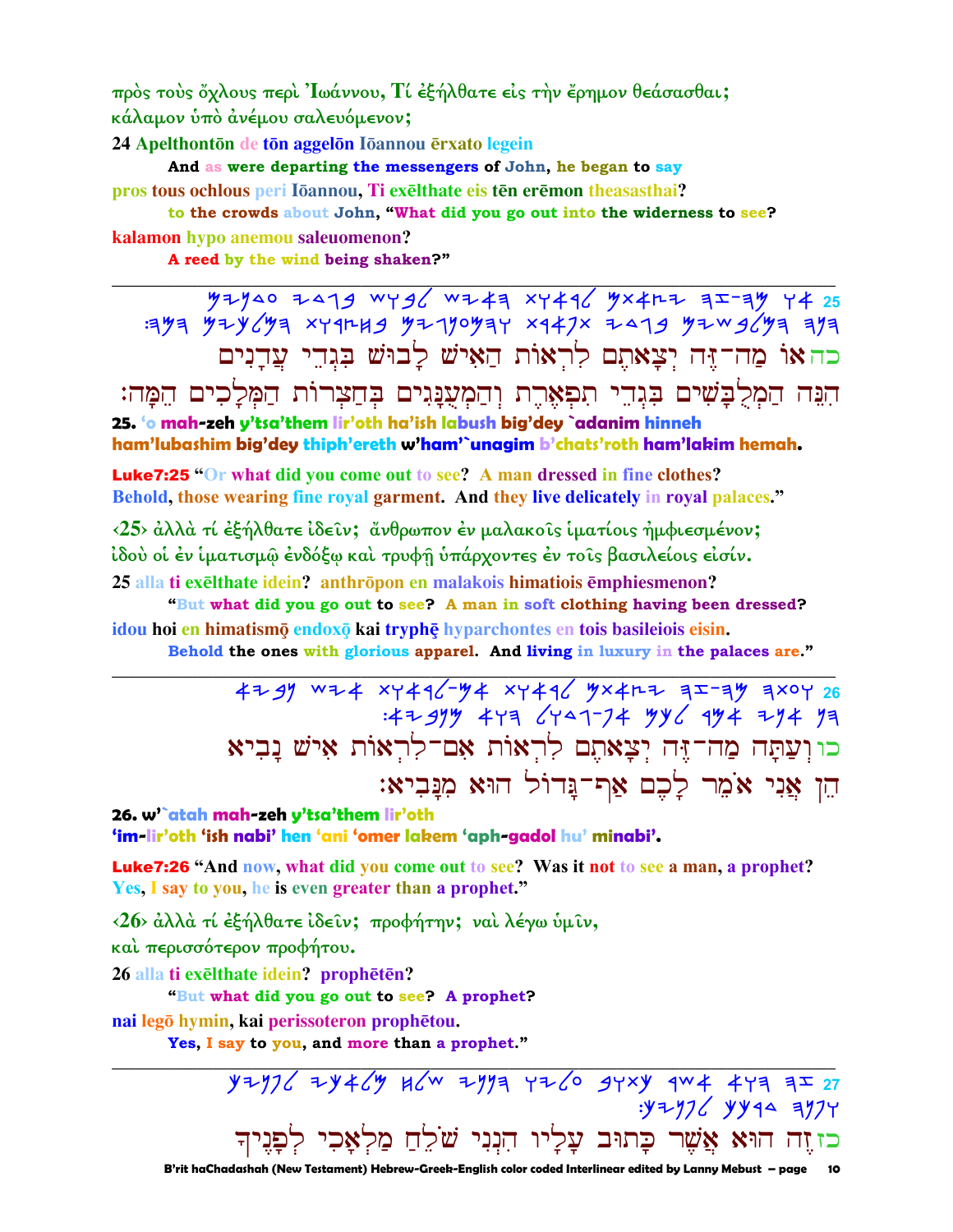# וּפִנָּה דַרִכִּךְ לְפָנִיךָ:

### 27. zeh hu' 'asher kathub `alayu hin'ni sholeach mal'aki l'phaneyak uphinah dar'k'ak l'phaneyak.

**Luke7:27** "This is He of whom it is written of Him.

'Behold, I send My messenger before You, who shall prepare Your way before You."

<27> ούτός έστιν περί ού γέγραπται, Ίδού άποστέλλω τον άγγελόν μου πρό προσώπου σου, ὃς κατασκευάσει την όδόν σου έμπροσθέν σου.

27 houtos estin peri hou gegraptai, Idou apostello ton aggelon mou

"This one is He about whom it has been written, 'Behold I send My messenger pro prosopou sou, hos kataskeuasei tēn hodon sou emprosthen sou.

before Your face, who shall prepare your way in front of You."

 $7999$   $(477$   $977/47$   $79/49$   $9997$ כחכי אֹמֶר אֲנִי לָכֶם אֵין אִישׁ בִּילוּדֵי אָשָׁה גַּדוֹל מִיּוֹחַנַן (הַמַּטִבִּיל) וְהַקַטֹן בִּמַלְכוּת הָאֱלֹהִים יִנְהַל מִמֶּנּוּ:

28. ki 'omer 'ani lakem 'eyn 'ish biludey 'ishah gadol miYahuchanan (haMat'bil) w'haqaton b'mal'kuth ha'Elohim yig'dal mimenu.

**Luke7:28** "For I say to you, there is no one among those born of women who is greater than Yahuchanan {the Immerser}; yet the smallest in the kingdom of the Elohim is greater than he."

 $\langle 28 \rangle$  λέγω ύμιν, μείζων έν γεννητοις γυναικών 'Ιωάννου του Βαπτιστου ούδείς έστιν· δ δέ μικρότερος έν τη βασιλεία του θεου μείζων αύτου έστιν.

28 legō hymin, meizōn en gennētois gynaikōn Iōannou [tou Baptiostou]

"I say to you, 'Greater than among those born of women John the Baptist,

**oudeis estin:** ho de mikroteros

No one is. But the one of least importance

en tē basileia tou theou meizon autou estin.

in the kingdom of the Elohim greater than him is."

כטוְכָל־הָעָם הַשֹּׂמְעִים וִהַמֹּכִסִים הִצִדִּיקוּ אֶת־הַאֵּלֹהִים וַיִּטַּבְלוּ בִּטְבִילַת יָהוּחָנָן:

29. w'kal-ha`am hashom'`im w'hamok'sim hits'diau 'eth-ha'Elohim wavitab'lu bit'bilath Yahuchanan.

**Luke7:29 All of the people and the tax collectors who heard justified the Elohim** and were immersed in the immersion of Yahuchanan.

<29> Και πας ο λαός ακούσας

καὶ οἱ τελῶναι ἐδικαίωσαν τὸν θεὸν βαπτισθέντες τὸ βάπτισμα Ἰωάννου· 29 Kai pas ho laos akousas kai hoi telonai edikaiosan ton theon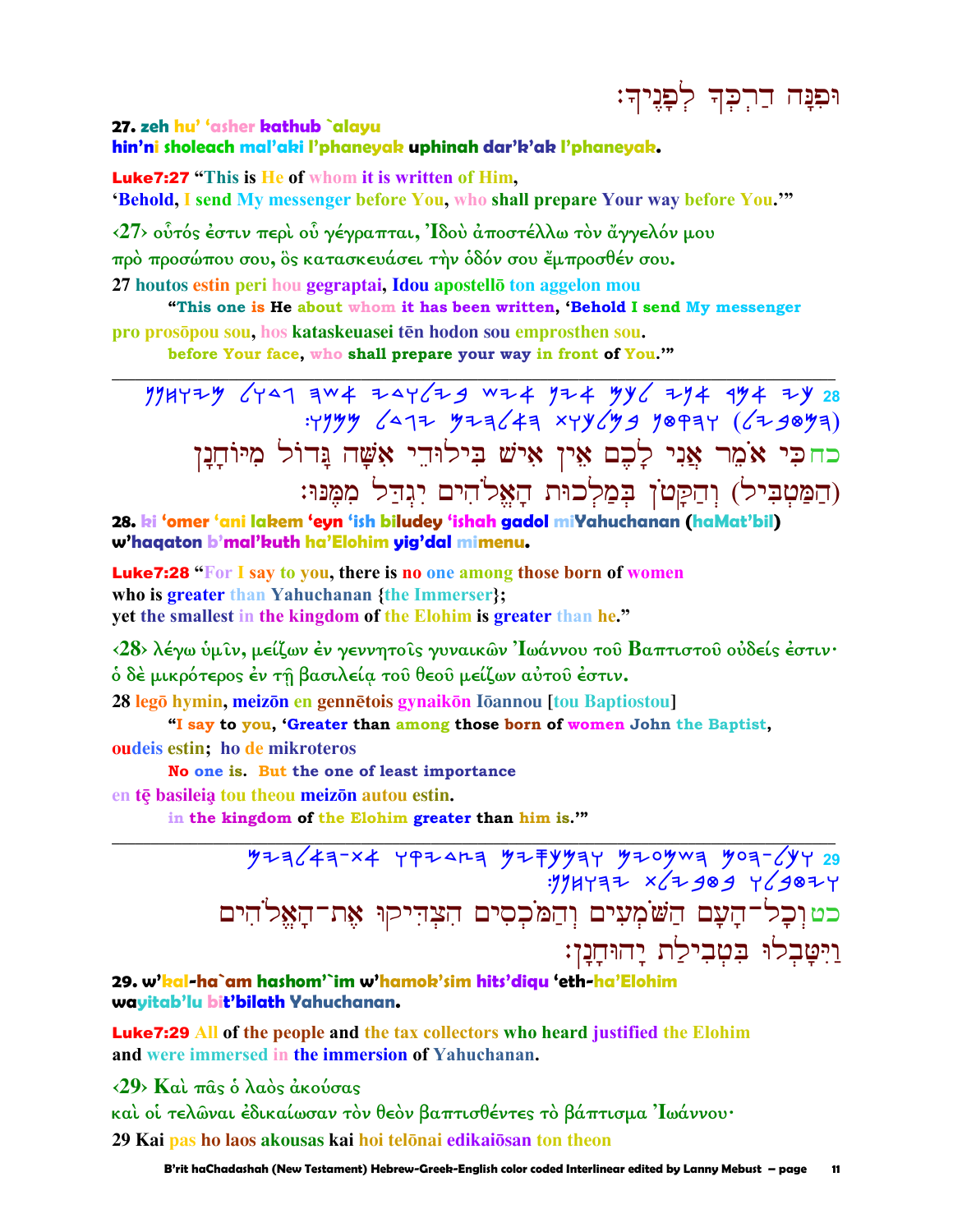And all the people having listened and the tax collectors justified the Elohim, **baptisthentes to baptisma Idannou:** 

having been baptized with the baptism of John.

30. w'haP'rushim w'hachakamim hepheru 'eth-`atsath ha'Elohim `al-naph'sham w'lo' nit'b'lu `al-vado.

**Luke7:30** But the Prushim and the sages rejected the counsel of the Elohim for their lives and were not immersed by his hands.

<30> οί δέ Φαρισαΐοι καί οί νομικοί την βουλήν του θεου ήθέτησαν είς έαυτούς μή βαπτισθέντες ύπ' αύτου.

30 hoi de Pharisaioi kai hoi nomikoi tēn boulēn tou theou

But the Pharisees and the teachers of the law the purpose of the Elohim ethetesan eis heautous me baptisthentes hyp' autou.

they set aside for themselves not having been baptized by him.

31. wayo'mer ha'Adon `atah 'el-mi 'adameh 'eth-'an'shey hador hazeh w'el-mi hem domim.

**Luke7:31 The Adon (Master) said,** 

"Now to whom shall I compare the men of this generation, and to whom are they like?"

 $\langle 31 \rangle$  Τίνι ούν ομοιώσω τους ανθρώπους της γενεας ταύτης και τίνι είσιν όμοιοι; 31 Tini oun homoioso tous anthropous tes geneas tautes

"Therefore to what shall I compare the men of this generation

### kai tini eisin homoioi?

and to what are they like?"

 $7449$  yzgwzą yzadzą yą yzya 32 --<br>۳۶۷۴+۶۳ = 4 27-74 ۳۶۷۲۳ = ۳۶۷۲ | ۳۶۷۲ | ۳۶۷۳<br>۳/۲ ۹۲۹۲ ۳۳۲۲ | ۳۷۷ ۳۶۷۳ | ۴/۲ و ۳۶۷۳ לב הֹמִים הֵם לַיִלֲדִים הַיּשָׁבִים בַּשׁוּק וִקֹרְאִים זֶה אֶל־זֶה וְאֹמְרִים חִלַּלְנוּ לַכֶם בַּחֲלִילִים וְלֹא רִקַּדְתֶּם קוֹנַנּוּ לָבֶם קִינָה וְלֹא בְכִיתֶם:

32. domim hem lay'ladim haysh'bim bashuq w'qor'im zeh 'el-zeh w'om'rim chilal'nu lakem bachalilim w'lo' rigad'tem gonanu lakem ginah w'lo' b'kithem.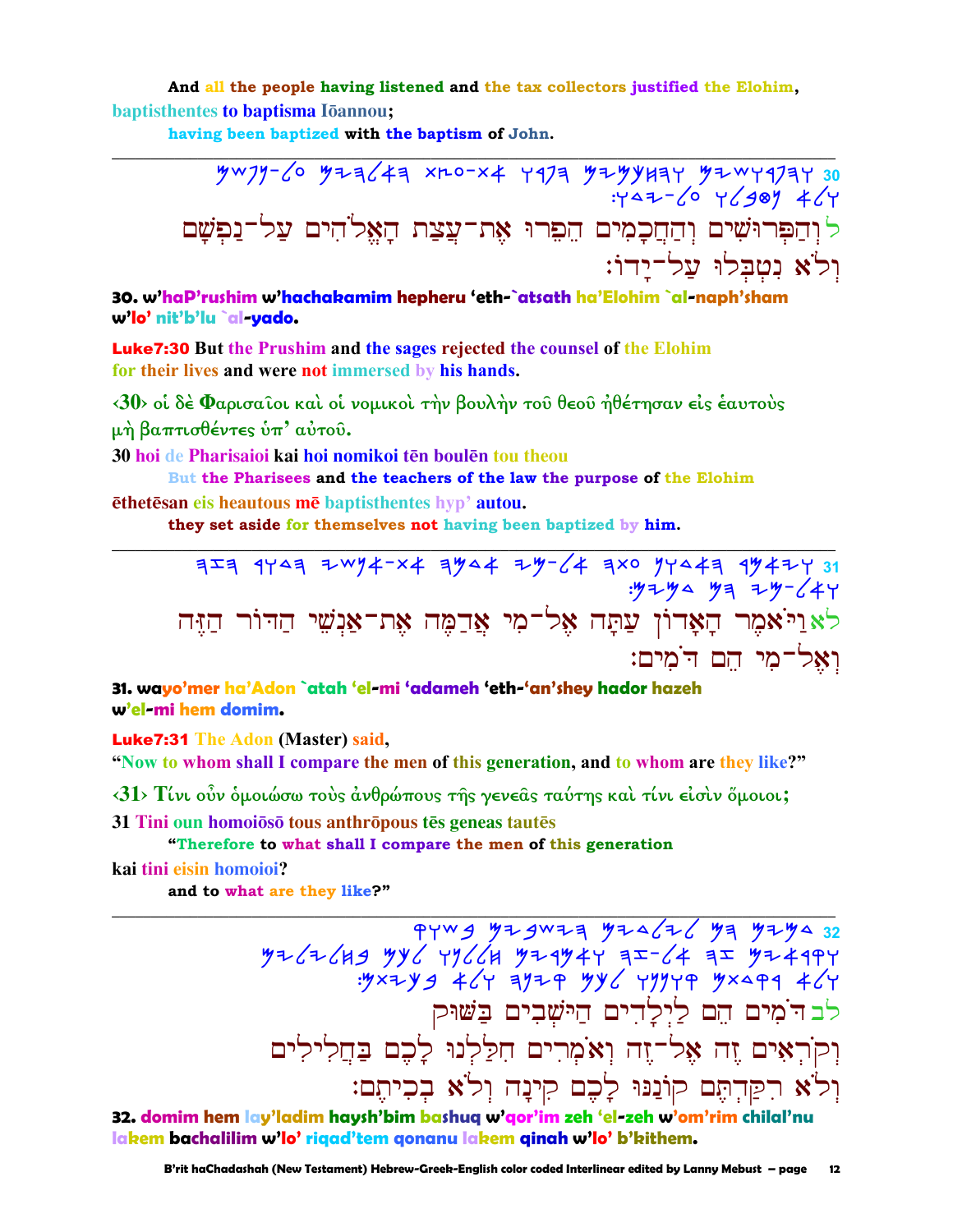**Luke7:32** "They can be compared to children sitting in the market, calling to one another, and saying, 'We played the flute for you, but you did not dance! we moaned a elegy, but you did not weep."

<32> δμοιοί είσιν παιδίοις τους έν άγορα καθημένοις και προσφωνούσιν άλλήλοις αλέγει, Η ύλήσαμεν ύμιν καί ούκ ώρχήσασθε, έθρηνήσαμεν καί ούκ έκλαύσατε. 32 homoioi eisin paidiois tois en agora kathēmenois kai prosphōnousin allēlois

They are like children in the marketplace sitting and calling out to one another ha legei, Eulēsamen hymin kai ouk örchēsasthe,

who says, We played the flute for you and you did not dance, ethrēnēsamen kai ouk eklausate.

we sang a dirge and you did not weep.

 $700046$  y224 (y4-4(yy) (230ya yyuraz 49 2y 33  $: Y 9$  aw  $X 4944$ לגבי בָא יָהוּחָנָן הַמַטְבִיל לֶחֶם לֹא־אָכַל וְיַיִן לֹא־שָׁתָה וַאֲמַרְחֵם שֵׁד בּוֹ:

#### 33. ki ba' Yahuchanan haMat'bil lechem lo'-'akal w'yayin lo'-shathah wa'amar'tem shed bo.

**Luke7:33** "For Yahuchanan the Immerser came and he did not eat bread, and he did not drink wine, but you said, 'There is a demon in him."

<33> έλήλυθεν γάρ 'Ιωάννης ο βαπτιστής μή έσθίων άρτον μήτε πίνων οίνον, και λέγετε, Δαιμόνιον έχει.

33 elelythen gar Iōannēs ho baptistēs mē esthiōn arton mēte pinōn oinon,

"For has come John the Baptist not eating bread nor drinking wine,

kai legete, Daimonion echei.

and you say 'He has a demon.""

 $7000$  PH ET-F4494 YA 4737 9437 8497 8497 944 4737 944 4754.<br>PHY ET-FY VA 754 4954 710 1945 944 4954 944 לרוּבָא בִן־הַאֲדָם וְהוּא אֹכֵל וְשֹׁתֵה וַאֲמַרְתֶּם הִגֲה זוֹלֵל וְסֹבֵא וְרֵעַ לְמוֹכִסִים וּלְחַטַּאִים:

34. uba' Ben-ha'Adam w'hu' 'okel w'shotheh wa'amar'tem hinneh zolel w'sobe' w're`a l'mok'sim ul'chata'im.

**Luke7:34** "But the Son of Man came and He eats and drinks, but you said, 'Behold, a glutton and a drunkard, a friend of tax collectors and of sinners!"

 $\langle 34 \rangle$  έλήλυθεν ο υίος του άνθρώπου έσθίων και πίνων,

και λέγετε, Ίδου ἄνθρωπος φάγος και οίνοπότης, φίλος τελωνῶν και ἁμαρτωλῶν.

34 elēlythen ho huios tou anthrōpou esthiōn kai pinōn, kai legete,

"Has come the Son of Man eating and drinking, and you say,

Idou anthrōpos phagos kai oinopotēs, philos telōnōn

'Behold a man who is a glutton and a drunkard, a friend of tax collectors kai hamartōlōn.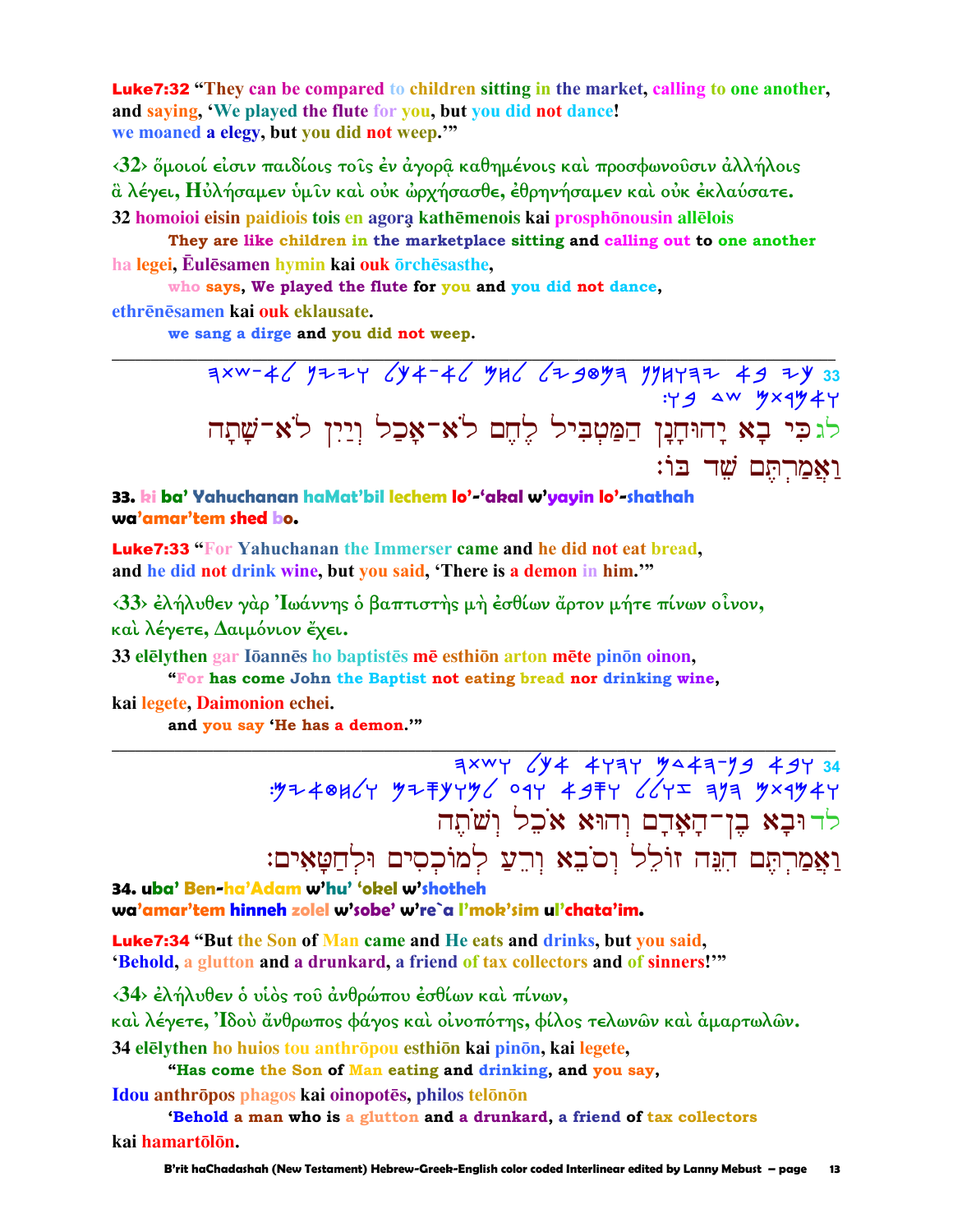# $735/79-199$   $494-7$   $799/197$  35 להוְהַחָכְמָה נִצְהִקָה בִּכָל־בָּנֵיהַ:

35. w'hachak'mah nits'd'gah b'kal-baneyah.

**Luke7:35 "But wisdom is justified by all her sons."** 

<35> και έδικαιώθη ή σοφία άπό πάντων των τέκνων αύτης.

35 kai edikaiōthē hē sophia apo pantōn tōn teknōn autēs.

"And was justified wisdom by all of her children."

 $YHC YX4 CY4C YYYY W99 W7977777777 W 4H4Y 36$ לו וְאָחָד מִן־הַפְּרוּשִׁים בִּקֵשׁ מִמֶּנוּ לֵ<mark>א</mark>ֵכ<sup>וֹ</sup>ל אָתוֹ לַחם וַיַּבֹא אֵל־בִּית הַפֵּרוּשׁ וַיַּסֵב:

36. w'echad min-haP'rushim biaesh mimeny le'ekol 'ito lachem wayabo' 'el-beyth haParush wayaseb.

Luke7:36 One of the Prushim asked Him to eat the bread with Him, she He came to the house of the Parush and reclined.

<36> Ήρώτα δέ τις αύτον των Φαρισαίων ίνα φάγη μετ' αύτου, και είσελθών είς τον οίκον του Φαρισαίου κατεκλίθη.

36 Ērōta de tis auton tōn Pharisaiōn hina phagē met' autou,

was asking now a certain one Him of the Pharisees that he might eat with Him, kai eiselthōn eis ton oikon tou Pharisaiou kateklithē.

and having entered into the house of the Pharisee. He reclined at table.

30ywy x40H 3x23 4w4 4209 xH4 3w4 3737 37 :XHP4Y-Y7 4 4XY WY473 XZ 4 4 7 4 4 7 3 - 2 Y לזוהִנָּה אָשָׁה אַחַת בָּעִיר אֲשֵׁר הָיִתָה חֹטֵאת כִּשָּׁמְעָהּ

כִּי־הוּא מֵסֵב בִּית הַפָּרוּשׁ וַתָּבָא פַּךְ־מִרְקָחַת:

37. w'hinneh 'ishah 'achath ba`ir 'asher hay'thah chote'th k'sham'`ah ki-hu' meseb beyth haParush watabe' pa'k-mir'qachath.

**Luke7:37** And, behold, when a certain woman in the city who was a sinner heard that He was reclining in the house of the Parush, she brought a vial of perfume.

 $\langle 37 \rangle$  και ίδου γυνή ήτις ήν έν τη πόλει αμαρτωλός, και επιγνούσα ότι κατάκειται έν τῆ οἰκία τοῦ Φαρισαίου, κομίσασα ἀλάβαστρον μύρου

37 kai idou gynē hētis ēn en tē polei hamartōlos,

And behold a woman who was in the city a sinner.

kai epignousa hoti katakeitai en tē oikia tou Pharisaiou,

and having known that He reclines at table in the house of the Pharisee.

komisasa alabastron myrou

having brought an alabaster jar of perfume.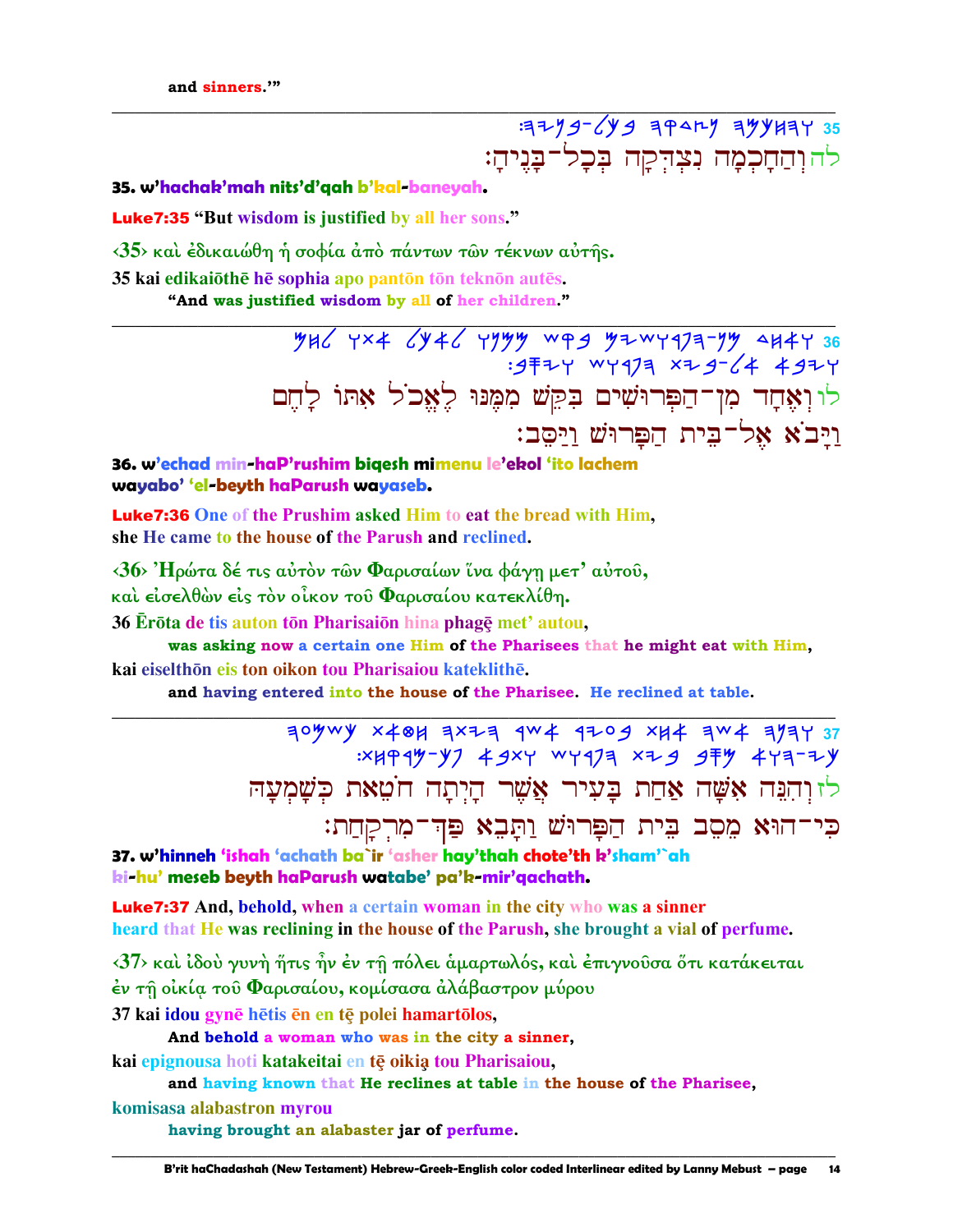<u>9XY YZ1H4Y YZ6196 AYOXY 38</u>  $\overline{a}$  am41 40w*g J*x4 *g*1Jxy yz/11-/0 xy0Ya aqyxy  $:xH94$  9  $yx$   $4$   $y$   $\mp$   $xy$   $y$   $\mp$   $z$   $(14-x)$   $4$   $\mp$   $w$  $xy$ <u>לחותעמד לרגליו מאחריו </u> וַתֵּב וַתּוֹרֵד דִּמֲעוֹת עַל־רַגִלְיו וַתִּנַגֵּב אֹתָן בִּשְׂעַר רֹאַשָׁה נּתִּשֵׁק אֶת־רַגְלְיוּ וַתָּסָךְ אֹתָן בַּמִּרְקָחַת:

**38. wata`amod l'rag'layu me'acharayu wateb' watored d'ma`oth `al-rag'layu wat'nageb 'othan bis'`ar ro'shah watishaq 'eth-rag'layu watasa'k 'othan bamir'qachath.**

Luke7:38 **She stayed at His feet behind Him and cried, and her tears fell upon His feet. She dried them with the hair of her head. She kissed His feet and anointed them with the perfume.** 

**‹38› καὶ στᾶσα ὀπίσω παρὰ τοὺς πόδας αὐτοῦ κλαίουσα τοῖς δάκρυσιν ἤρξατο βρέχειν τοὺς πόδας αὐτοῦ καὶ ταῖς θριξὶν τῆς κεφαλῆς αὐτῆς ἐξέµασσεν καὶ κατεφίλει τοὺς πόδας αὐτοῦ καὶ ἤλειφεν τῷ µύρῳ. 38 kai stasa opis para tous podas autou klaiousa** 

**And having stood behind at His feet crying,**

**tois dakrysin rxato brechein tous podas autou** 

**with the tears she began to wet His feet**

**kai tais thrixin tēs kephalēs autēs exemassen** 

**and with the hairs of her head she was wiping**

**kai katephilei tous podas autou kai ēleiphen tō myrō.** 

**and was kissing His feet and was anointing them with the perfume.** 

**\_\_\_\_\_\_\_\_\_\_\_\_\_\_\_\_\_\_\_\_\_\_\_\_\_\_\_\_\_\_\_\_\_\_\_\_\_\_\_\_\_\_\_\_\_\_\_\_\_\_\_\_\_\_\_\_\_\_\_\_\_\_\_\_\_\_\_\_\_\_\_\_\_\_\_\_\_\_\_\_\_\_\_\_\_\_\_\_\_\_\_\_\_**

 hz hyh wla wblb rmayw wta arq rca cwrph aryw **39**   $x4x + 477 - y$  oat oat  $x0 - 7$ y  $x7 - y$  $:477$   $7484$   $7472$   $79$  xo  $117$   $477$   $7274$ לטוַיַּרִא הַפֵּרוּשׁ אֲשֶׁר קַרָא אֹתוֹ וַיֹּאמֶר בִּלְבּוֹ אָלּוּ הַיַה זֶה בַּבְיא כִּי־עֲתַּה יַד<sup>ׂ</sup>עַ יַדַע מִי־הִיא זֹאת ואי־זוֹ היא הנוֹעת בוֹ כי־אֹשה חטאה היא:

**39. wayar' haParush 'asher qara' 'otho wayo'mer b'libo 'ilu hayah zeh nabi' ki-`atah yado`a yada` mi-hi' zo'th w'ey-zo hi' hanoga`ath bo ki-'ishah chata'ah hi'.**

Luke7:39 **The Parush who invited Him saw and he said in his heart, "If only He were a prophet, because then He would surely know who is this and what kind of woman this is who is touching Him, for she is the woman, a sinner.** 

**‹39› ἰδὼν δὲ ὁ Φαρισαῖος ὁ καλέσας αὐτὸν εἶπεν ἐν ἑαυτῷ λέγων,** 

**Οὗτος εἰ ἦν προφήτης, ἐγίνωσκεν ἂν τίς καὶ ποταπὴ ἡ γυνὴ ἥτις ἅπτεται αὐτοῦ, ὅτι ἁµαρτωλός ἐστιν.** 

**39 idon** de ho Pharisaios ho kalesas auton eipen en heauto legon,

**But having seen this the Pharisee having invited Him spoke within himself saying, Houtos** ei **en** prophetes, eginosken an tis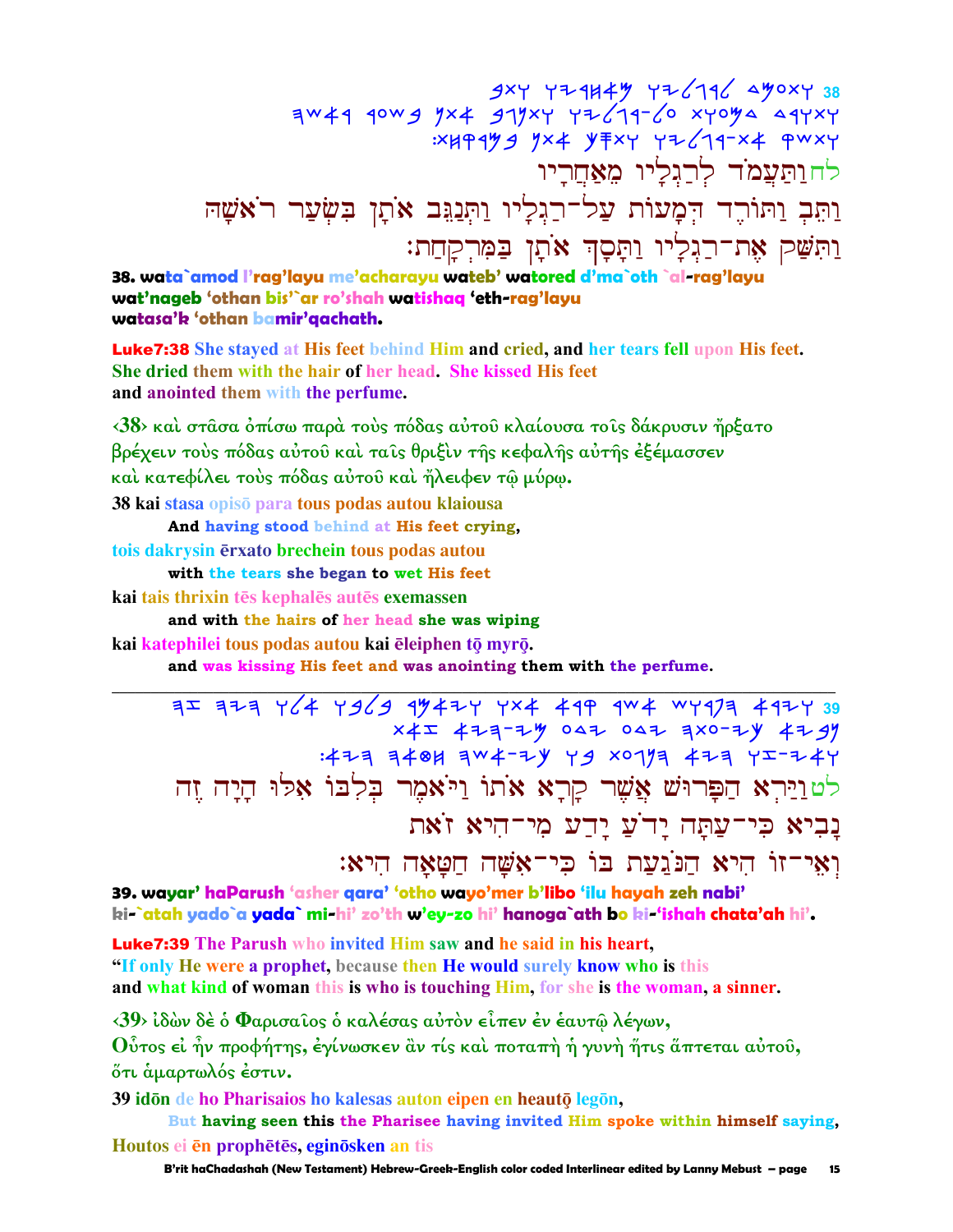"If this one was a prophet, He would have known who kai potapē hē gynē hētis haptetai autou, hoti hamartōlos estin. and what sort of woman who is touching Him because she is a sinner."

40. waya`an Yahushuà wayo'mer 'elayu Shim'`on dabar-li 'eleyak wavo'mer Moreh daber.

**Luke7:40**  $\circ$ w<sup>1</sup>3<sup>1</sup>/<sub>2</sub> answered and said to him, "Shimeon, I have a word for you." And he said, "Teacher, speak."

<40> και άποκριθείς ο Ίησους είπεν πρός αύτόν, Σίμων, έχω σοί τι είπειν.

 $\delta$  δέ, Διδάσκαλε, είπέ, φησίν.

40 kai apokritheis ho lesous eipen pros auton, Simon, echo soi ti eipein.

having answered Yahushua said to him, "Simon, I have to you something to say. ho de, Didaskale, eipe, phēsin.

And he, 'Teacher,' 'speak,' he says."

41. I'nsheh 'echad hayu sh'ney ba`aley-choboth ha'echad chayab lo dinarim chamesh me'oth w'ha'acher dinarim chamishim.

**Luke7:41** "A certain lender had two debtors.

One was indebted to him five hundred denarii, and the other fifty denarii."

<41> δύο χρεοφειλέται ήσαν δανιστή τινι·

ό εἶς ὤφειλεν δηνάρια πεντακόσια, ὁ δὲ ἔτερος πεντήκοντα.

41 duo chreopheiletai esan danistę tini;

"Two persons were debtors to a certain creditor;

ho heis opheilen denaria pentakosia, ho de heteros pentekonta. the one was owing one hundred denarii, and the other fifty."

> $42$  yazyw 6 644 0476 426 424 46 24744 42  $74 \times 4$   $7 \times 4$   $9917$   $9917$   $994$   $79$   $49 - 494$   $7 \times 4$ מב ומִפְּנֵי שֵׁלֵא הַיַה לַהֵם לִפְרֹעַ מַחַל לִשְׁנֵיהֵם וִעֲתָּה אֱמָר־נָא מִי מִשְׁנֵיהֵם יְחַבֵּב אֹתוֹ יוֹתֵר:

42. umip'ney shel' hayah lahem liph'ro`a machal lish'neyhem w'`atah 'emar-na' mi mish'neyhem y'chabeb 'otho yother.

**Luke7:42** "Since they did not have to pay it back, he pardoned both of them.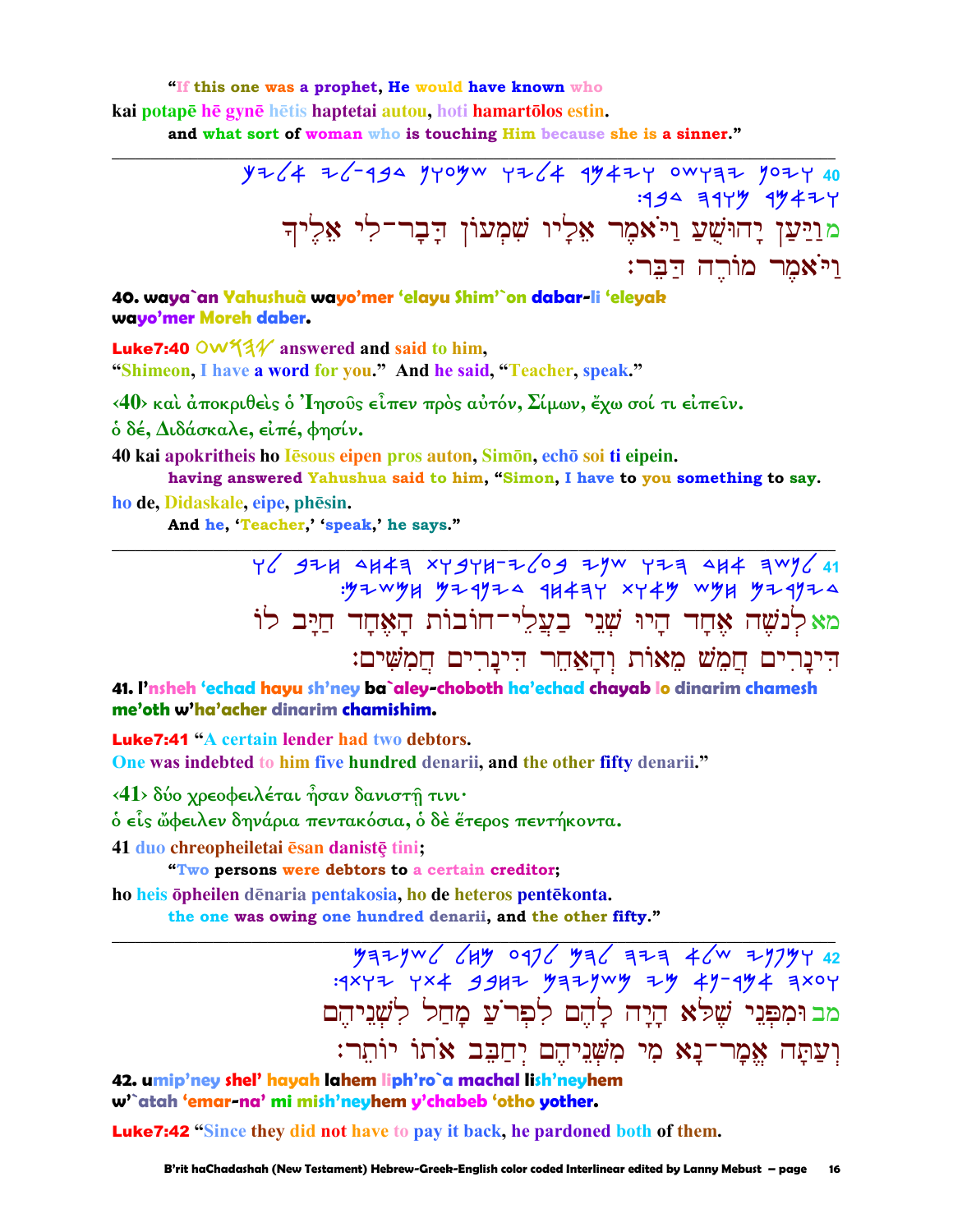Now, please tell me who of the two of them cherished him more?"

<42> μή έχόντων αύτων άποδούναι άμφοτέροις έχαρίσατο. τίς ούν αύτων πλείον άγαπήσει αύτόν;

42 mē echonto auto apodounai amphoterois echarisato.

"Not having of themselves to pay, he forgave both.

tis oun auton pleion agapesei auton?

Therefore which of them more shall love him?"

 $7$  4x42 46 (44yw  $7 = 74$  434 434yy 43424 740yw 7024 43  $354$   $377$   $776$   $49477$ מגַוַיַּעֲן שִׁמְעוֹן וַיֹּאָמַר כִּמְרֻמֶּה אֲנִי זֶה שֵׁמַּחַל לוֹ יוֹתֵר ויאמר אליו יפה דנת:

43. waya`an Shim'`on wayo'mar kim'dumeh 'ani zeh shemachal lo yother wayo'mer 'elayu yaphah dan'at.

Luke7:43 Shimeon answered and said, "I would image the one whom he forgave more." And He said to him, "You have judged correctly."

<43> άποκριθείς Σίμων είπεν, Υπολαμβάνω ὅτι ὧ τὸ πλειον έχαρίσατο.

 $\delta$  δέ είπεν αύτω, Όρθως έκρινας.

43 apokritheis Simon eipen, Hypolambano hoti ho to pleion echarisato.

Having answered Simon said, "Suppose to whom the more he forgave."

ho de eipen autō, Orthōs ekrinas.

And he said to him, "You judged beautifully."

 $=340W9$  979xy 2/19-60 xyoya 3429y3 4234 מד וַיִּפֵן אֱל־הָאָשָׁה וַיֹּאמֵר אֶל־שִׁמְעוֹן הֲרָאִיתָ אֶת־הָאָשָׁה הַזֹּאת הִנֵה בָאתִי אֵל־בִּיתִךְ וּמַיִם עַל־רַגִלַי לֹא נָתָתָ וְהִיא הוֹרִידַה הִמֲעוֹת עֲלֹ־רַגִּלַי וַתְּנַגְּב בְּשַׂעִרַהּ:

44. wayiphen 'el-ha'ishah wayo'mer 'el-Shim'`on hara'itah 'eth-ha'ishah hazo'th hinneh ba'thi 'el-beyth'ak umayim `al-rag'lay lo' nathata w'hi' horidah d'ma`oth `al-rag'lay wat'nageb b'sa`'rah.

**Luke7:44** Turning toward the woman, He said to Shimeon, "Do you see this woman? Behold, I came to your house, and you did not put water on My feet, but she brought tears down on My feet and dried them with her hair."

 $\langle 44 \rangle$  και στραφείς πρός την γυναίκα τω Σίμωνι έφη, Βλέπεις ταύτην την γυναίκα; είσηλθόν σου είς την οικίαν, ύδωρ μοι έπι πόδας ούκ έδωκας· αύτη δέ τοις δάκρυσιν έβρεξέν μου τους πόδας και ταις θριξιν αυτής έξέμαξεν. 44 kai strapheis pros tēn gynaika tō Simōni ephē, Blepeis tautēn tēn gynaika?

And having turned to the woman he said to Simon, "Do you see this woman? eisēlthon sou eis tēn oikian, hydōr moi epi podas ouk edōkas;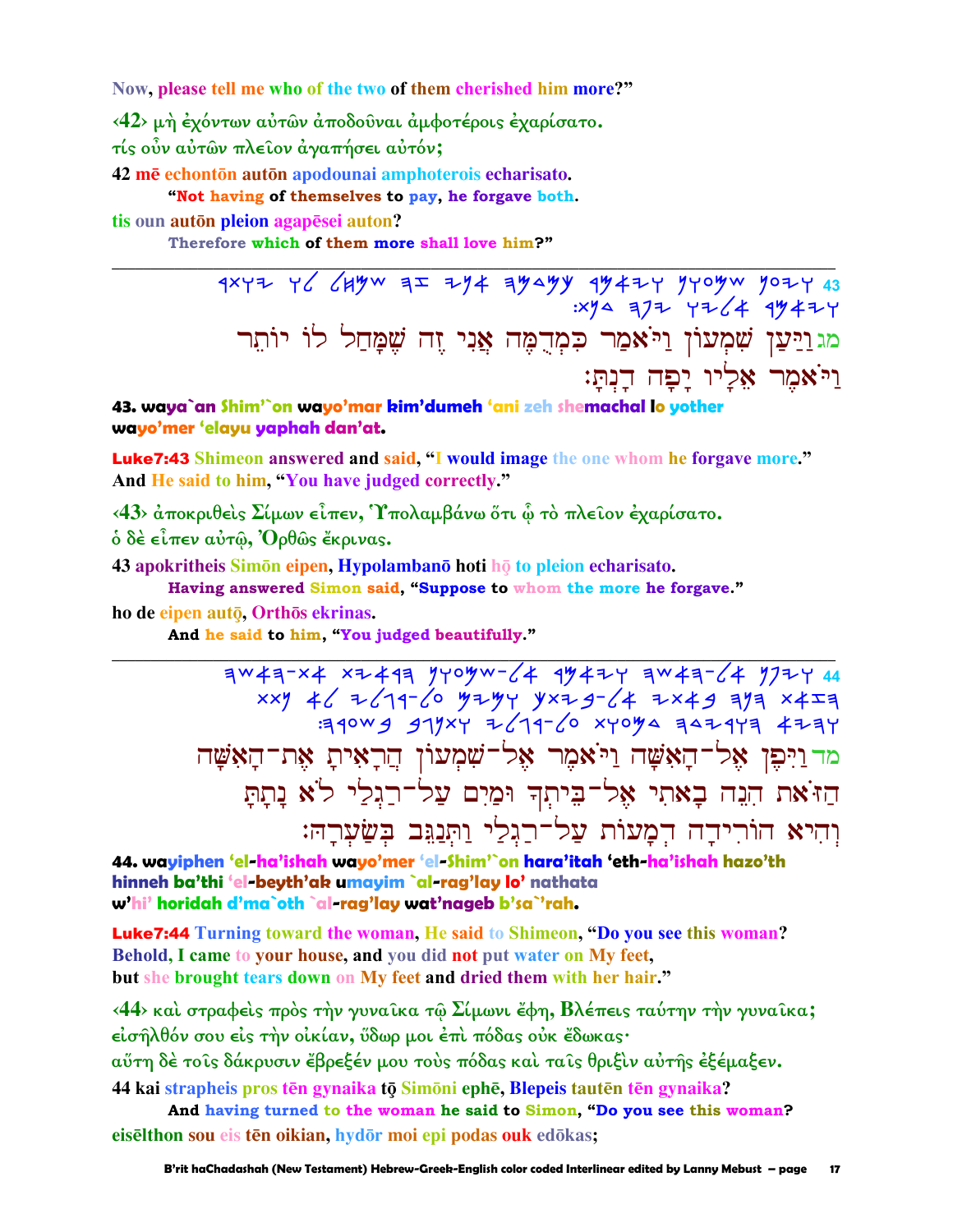I entered into your house, water for Me on My feet you did not give. hautē de tois dakrysin ebrexen mou tous podas kai tais thrixin autēs exemaxen. But she with her tears wet My feet and with her hairs wiped them."

> $x + 4 = 3 + 2$ <br> $x + 4 = 3 + 2 + 3 + 4$ <br> $x + 5 = 2 + 3 + 3 + 4 + 4$ מה אַתַּה לֹא נִשַּׁקִתֲנִי נִשִּׁיקַה אָחַת וְהִיא מֵאָז בָּאתִי לֹא חַדְלַה לְנַשֵּׁק אַת־רַגִּלֵי:

45. 'atah lo' n'shaq'tani n'shiqah 'echath w'hi' me'az ba'thi lo' chad'lah l'nasheq 'eth-rag'lay.

Luke7:45 "You did not give Me one kiss; but she, from the time I came, has not stopped kissing My feet."

<45> φίλημά μοι ούκ έδωκας· αΰτη δέ άφ' ής είσηλθον ού διέλιπεν καταφιλούσά μου τούς πόδας. 45 philēma moi ouk edōkas;

"a kiss to Me You did not give."

hautē de aph' hes eiselthon ou dielipen kataphilousa mou tous podas.

But she from the time which entered did not stop kissing My feet.

:2 (11-x4 3 ) = x 4 9 4 9 4 2 3 4 מו אַתַּה בִּשֶׁמֵן לֹא סַכְתַּ אָת־רֹאשִׁי וְהִיא בְמִרְקַחַת סָכָה אֵת־רַגִלָי:

46. 'atah b'shemen lo' sak'ta 'eth-ro'shi w'hi' b'mir'qachath sakah 'eth-rag'lay.

**Luke7:46** "You did not anoint My head with oil, but she anointed My feet with perfume."

 $\langle 46 \rangle$  έλαίω την κεφαλήν μου ούκ ήλειψας· αύτη δέ μύρω ήλειψεν τους πόδας μου. 46 elaiō tēn kephalēn mou ouk ēleipsas; hautē de myrō ēleipsen tous podas mou. With oil My head you did not anoint. But she with perfume anointed My feet.

> XY917 72X40H 76 YH67Y Y264 294 194 7964<br>1994 374 477 009 Y6-H67Y 104Y 7974 7977 מז לָכֵן אֹמֵר אֲנִי אֵלִיךְ נִסְלְחוּ לָה חַטֹּאתֵיהָ הָרַבּוֹת כִּי הַרְבָּה אָהֶבָה וַאֲשֶׁר נִסְלַח־לוֹ מִעֲט הוּא אֹהֶב מִעֲט:

47. laken 'omer 'ani 'eleyak nis'l'chu lah chato'theyah haraboth ki har'beh 'ahebah wa'asher nis'lach-lo m'`at hu' 'oheb m'`at.

**Luke7:47** "Therefore I say to you, her many sins are forgiven, for she loved greatly; but one who is forgiven little, he loves little."

<47> οὖ χάριν λέγω σοι, ἀφέωνται αί ἁμαρτίαι αὐτῆς αί πολλαί, őτι ήγάπησεν πολύ· ὧ δε όλίγον άφίεται, όλίγον άγαπậ. 47 hou charin legō soi, apheōntai hai hamartiai autēs hai pollai,

"For this reason, I say to you, have been forgiven her sins which are many,

B'rit haChadashah (New Testament) Hebrew-Greek-English color coded Interlinear edited by Lanny Mebust - page 18